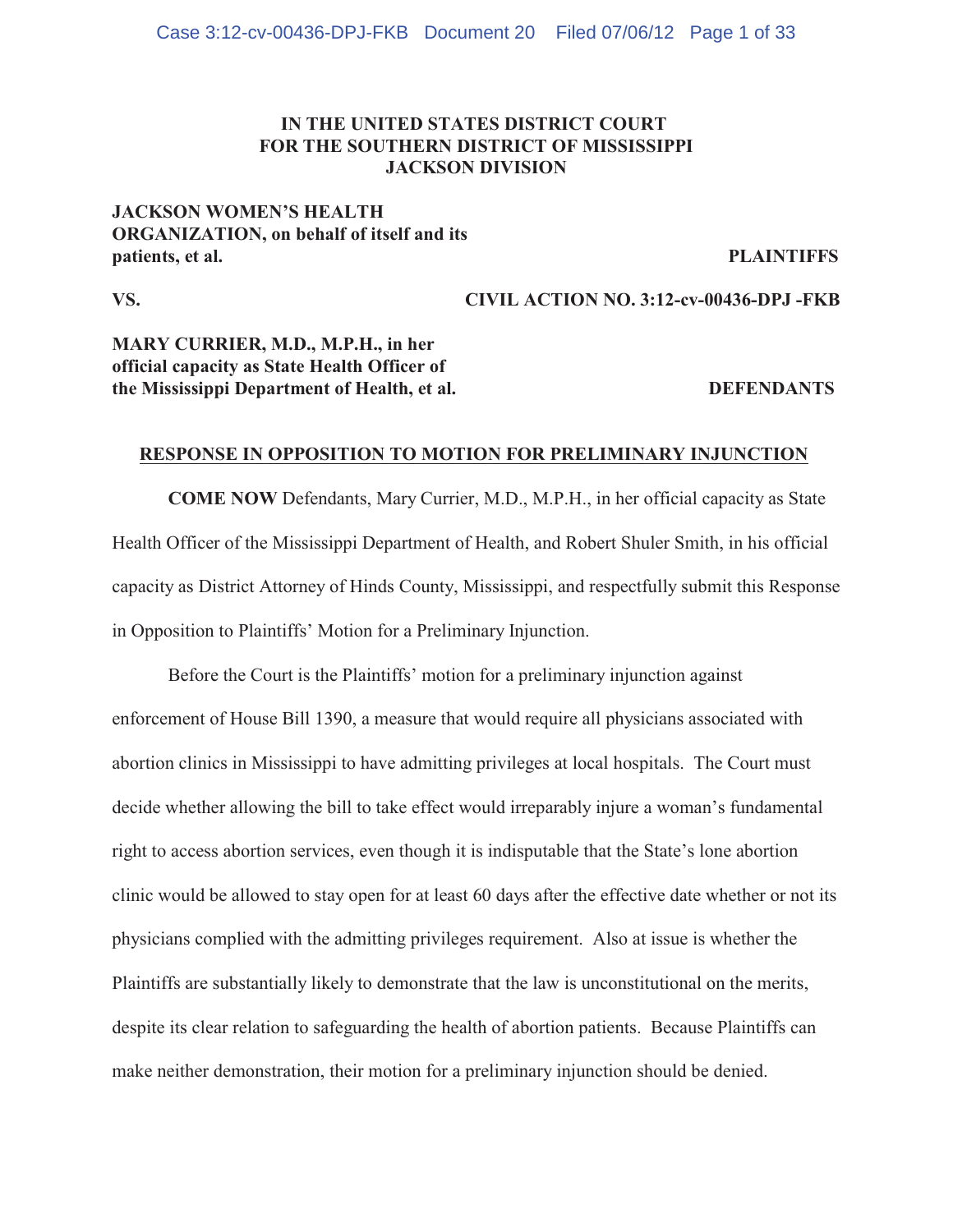### **FACTUAL BACKGROUND**

*House Bill 1390 is a valid regulation to protect the health and safety of abortion patients.*

This litigation concerns House Bill 1390, which was passed by the Mississippi House of Representatives 80-37, approved by the state Senate 45-6, and signed into law by Governor Phil Bryant on April 16. The act is an amendment to Title 41, Chapter 75 of the Mississippi Code, which regulates all ambulatory surgical facilities. The stated purpose of the Title 41, Chapter 75 is to

protect and promote the public welfare by providing for the development, establishment and enforcement of certain standards in the maintenance and operation of ambulatory surgical facilities and abortion facilities which will ensure safe, sanitary, and reasonably adequate care of individuals in such facilities.

Miss. Code Ann. § 41-75-3. The act revises the definition of "abortion facilities" found at Miss. Code Ann. § 41-75-1(f). The amendment would require that all physicians associated with the facilities "be board certified or eligible in obstetrics and gynecology" and "have admitting privileges at a local hospital and staff privileges to replace local hospital on-staff physicians." [Doc. No. 1, Plaintiffs' Complaint, Exhibit A, House Bill No. 1390, at 3]. It was originally scheduled to take effect July 1. *Id.*, at 5.

The Admitting Privileges Requirement would eliminate a distinction that now exists between abortion clinics and "ambulatory surgical facilities," which are both covered by the same section of state law. See generally Miss. Code Ann. § 41-75-1 *et seq*. Currently, state Health Department regulations require all doctors at ambulatory surgical facilities to have admitting privileges at local hospitals, while allowing abortion facilities to operate with as few as one such physician on staff. Miss. Admin. Code 15-16-1:42.9.7 ("[I]n the case of a Level I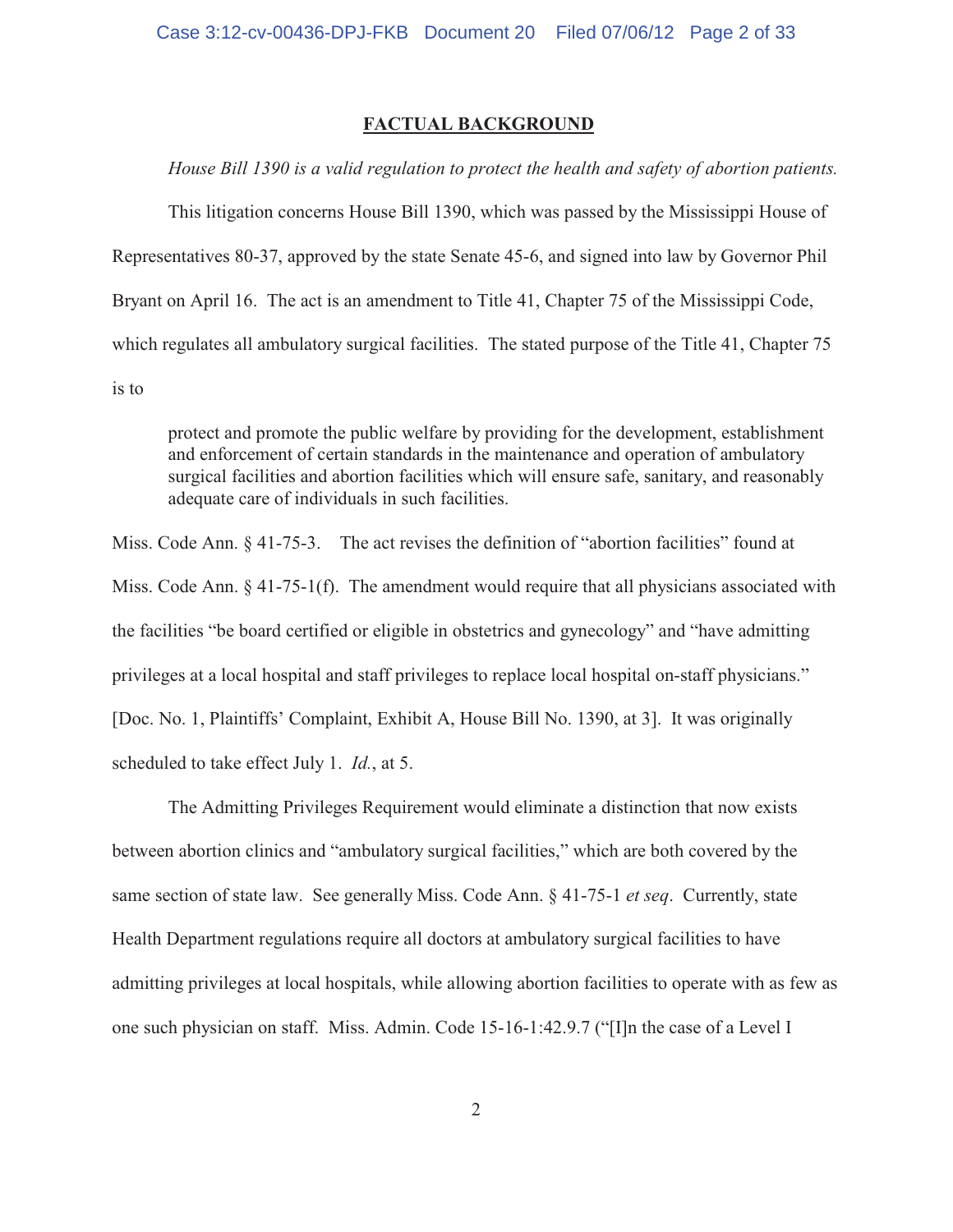# Case 3:12-cv-00436-DPJ-FKB Document 20 Filed 07/06/12 Page 3 of 33

Abortion Facility, at least one physician member performing abortion procedures in the facility must have admitting privileges in at least one local hospital."). *See also* Doc. No. 6, Memorandum of Law in Support of Plaintiffs' Motion for Temporary Restraining Order and/or Preliminary Injunction, at 18.

Both the Admitting Privileges Requirement and the OB-GYN Requirement have been endorsed by medical experts as beneficial to protecting the health and safety of women receiving abortions. *See* Exhibit A, Declaration of John Thorp, Jr., M.D.; Exhibit B, Declaration of James Anderson, M.D.. "When the [abortion] provider is an ob-gyn and has admitting and treating privileges at a local hospital, he or she is more likely to effectively manage patient complications by providing continuity of care and decrease the likelihood of medical errors," according to John Thorp, Jr., a physician and professor of obstetrics and gynecology at the University of North Carolina (Chapel Hill) School of Medicine. Exhibit A, at 8, ¶23.

Additionally, similar requirements have been adopted by other states, which have had the provisions for seven years. See, e.g., Fla. Stat. Ann. § 390.012 (requiring "a medical director who is licensed to practice medicine in this state and who has admitting privileges at a licensed hospital in this state or has a transfer agreement with a licensed hospital within reasonable proximity of the clinic") (adopted in 2005); Mo. Ann. Stat. § 188.080 (West 2009) ("Any physician performing or inducing an abortion who does not have clinical privileges at a hospital which offers obstetrical or gynecological care located within thirty miles of the location at which the abortion is performed or induced shall be guilty of a misdemeanor…") (adopted in 2005).

# *The State has substantial reason for concern regarding the health and safety record of Jackson Women's Health Organization.*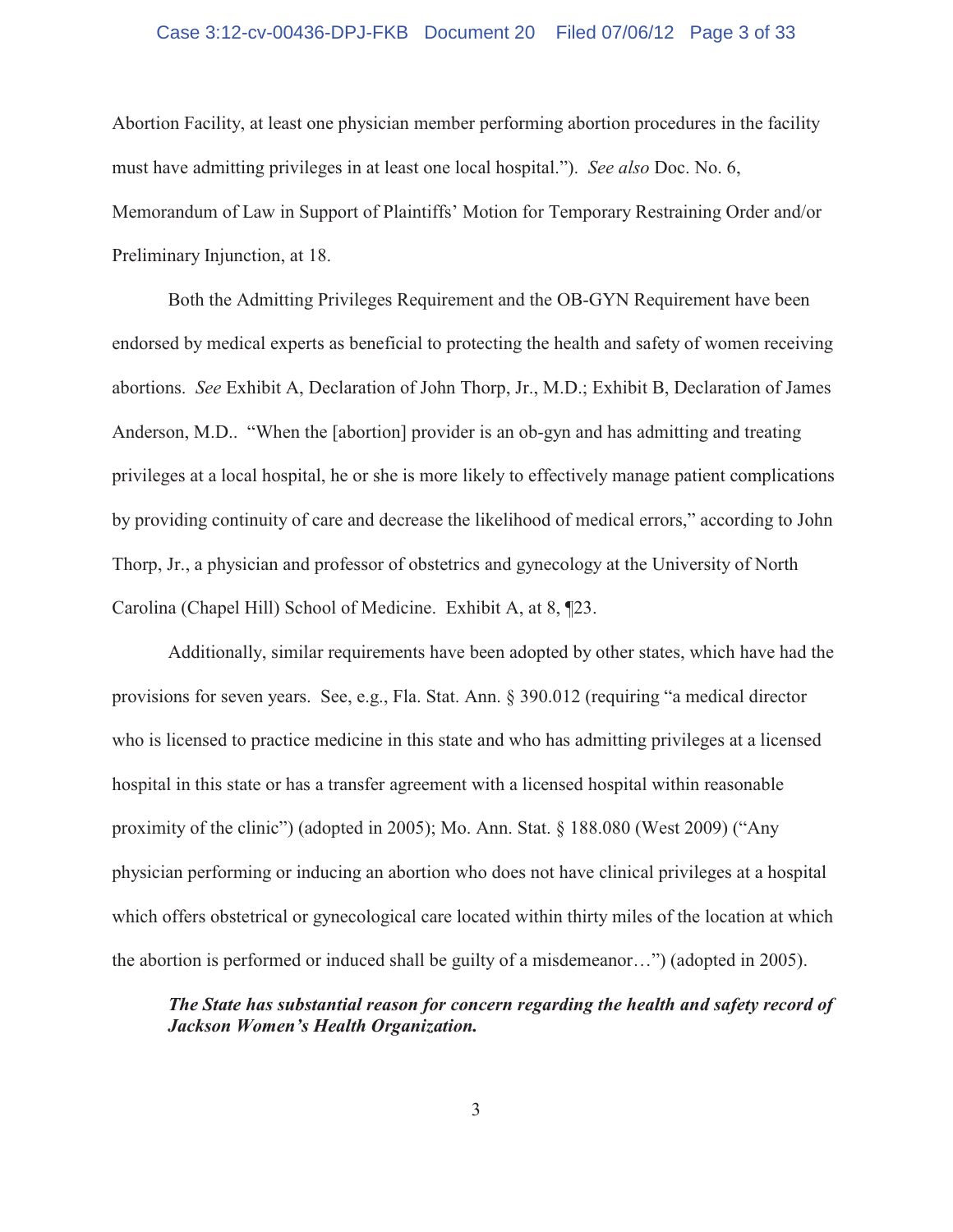#### Case 3:12-cv-00436-DPJ-FKB Document 20 Filed 07/06/12 Page 4 of 33

This challenge to the law was filed by Jackson Women's Health Organization and Willie Parker, a physician who performs abortions and recently began work at JWHO. Complaint, Doc. No. 1, at 9, 48 (alleging that Dr. Parker joined the clinic medical staff on June 18).

The Plaintiffs' Complaint alleges that, in compliance with the administrative provision described above, "one of the physicians on the Clinic's medical staff has admitting privileges in a local hospital." Complaint, Doc. No. 1, at 8, 34. John Doe, M.D., "the only physician providing abortion to women at the Clinic on a regular basis," lacks such privileges and has allegedly been trying to obtain them from area hospitals since April. The Complaint alleges that Parker has been trying to obtain privileges since he joined the clinic staff 18 days ago.

JWHO's owner, Diane Derzis, and another clinic owned by Derzis have been charged previously with violations of health and safety regulations. The Alabama Department of Public Health instituted proceedings to revoke the license of a clinic Derzis owned in Birmingham after charging it with "multiple and serious violations of State Board of Health rules." [Exhibit C, News Release from Alabama Department of Public Health.] Inspection reports compiled by the Alabama authorities contain evidence that clinic staff failed to respond to complaints of post-surgical complications. [Exhibit D, Alabama Department of Public Health Inspection Reports]. Derzis resolved the matter with the State of Alabama by entering into a consent order in which she agreed not to run the clinic. Under the order, Alabama authorities provided for another business or individual "independent from and not affiliated with [Derzis' operation] or its officers and directors" to seek a license to run the clinic. [Exhibit E, Consent Order and Agreement.] In April, however, the state Department of Public Health denied such an application. The new operator proposed to lease the facility from Derzis, paying clinic profits as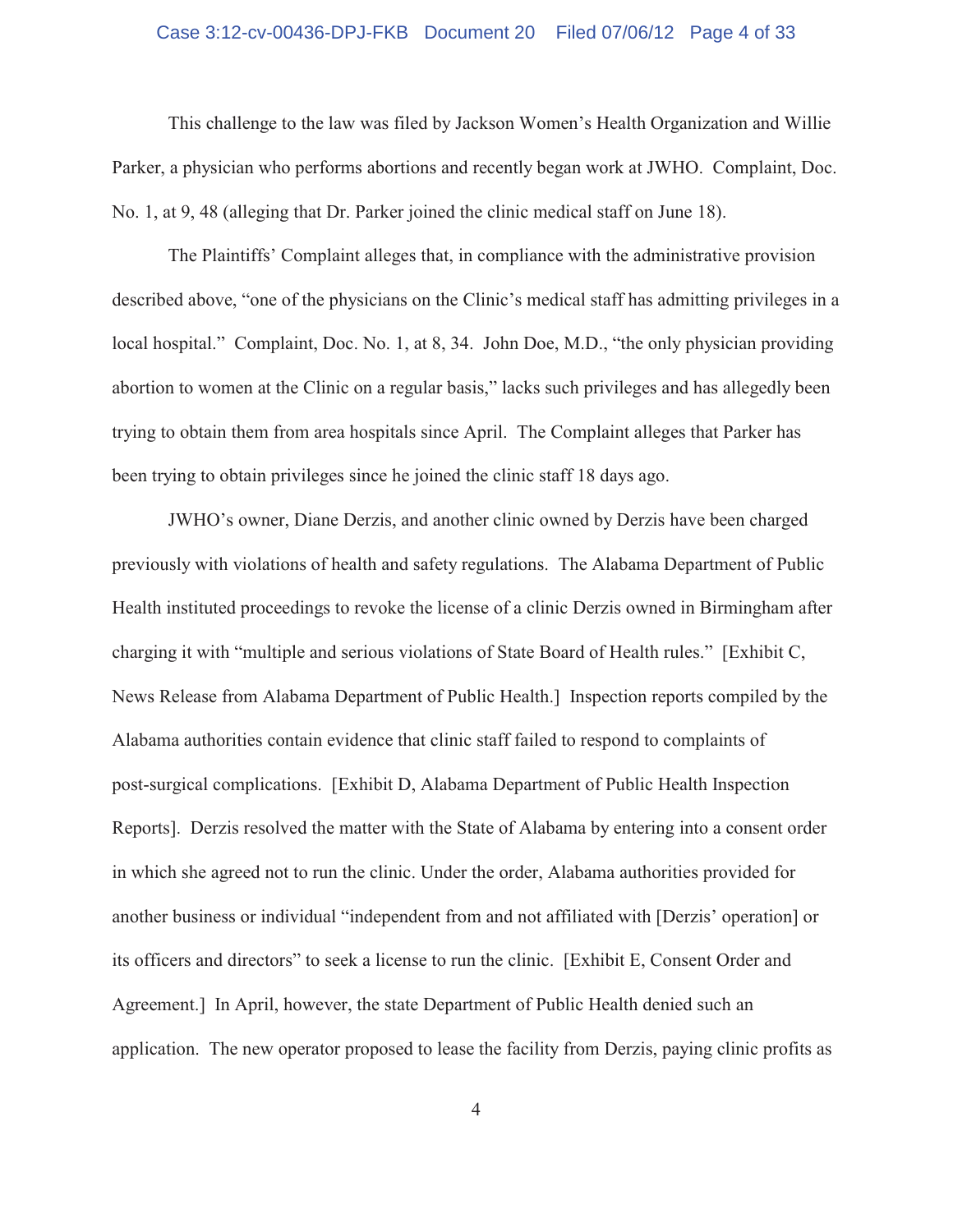"rent." [Exhibit C.] The Department found that the deal would circumvent the consent order: "It is clear that this arrangement would allow the former operator to remain involved in the center's financial affairs and to be entitled to all the profits from the continued operation of the center; it does not allow for the proposed new operator to independently operate the center." [Exhibit C].

Also, Joseph Booker, a doctor who performed abortions at JWHO until July 2010, has filed suit against JWHO alleging that Derzis had instituted numerous practices that jeopardized the health and safety of patients. *See* Exhibit F at ¶ 57, Complaint of Joseph Booker. Among the unsafe practices noted by the physician were: (1) permitting untrained medical staff to perform and interpret ultrasounds, despite the fact that "accurate" ultrasounds are vital to the medical "safety of the patients" (id. at ¶¶ 29, 31); and (2) pressure from JWHO to administer RU486 in a manner that is "dangerous" and not approved by the Federal Food and Drug Administration (*id.* at ¶¶ 34, 38). Dr. Booker has alleged that JWHO may not carry malpractice insurance. *Id.* at ¶ 50. Dr. Booker's lawsuit also alleges that JWHO is jeopardizing patient safety by not using a "local doctor who has hospital admitting privileges" when administering RU486 because of the "real risk of severe hemorrhage" and "the risk of ectopic pregnancy" associated with the drug. *Id.* at ¶ 38.

# *Under existing state law, there is no credible threat that JWHO would be immediately closed if H.B. 1390 takes effect.*

As is clear from the terms of Title 41, Chapter 75, as well as from the Health Departments's regulations, Mississippi has established an administrative process which encourages ambulatory surgical facilities, including abortion clinics, by providing a reasonable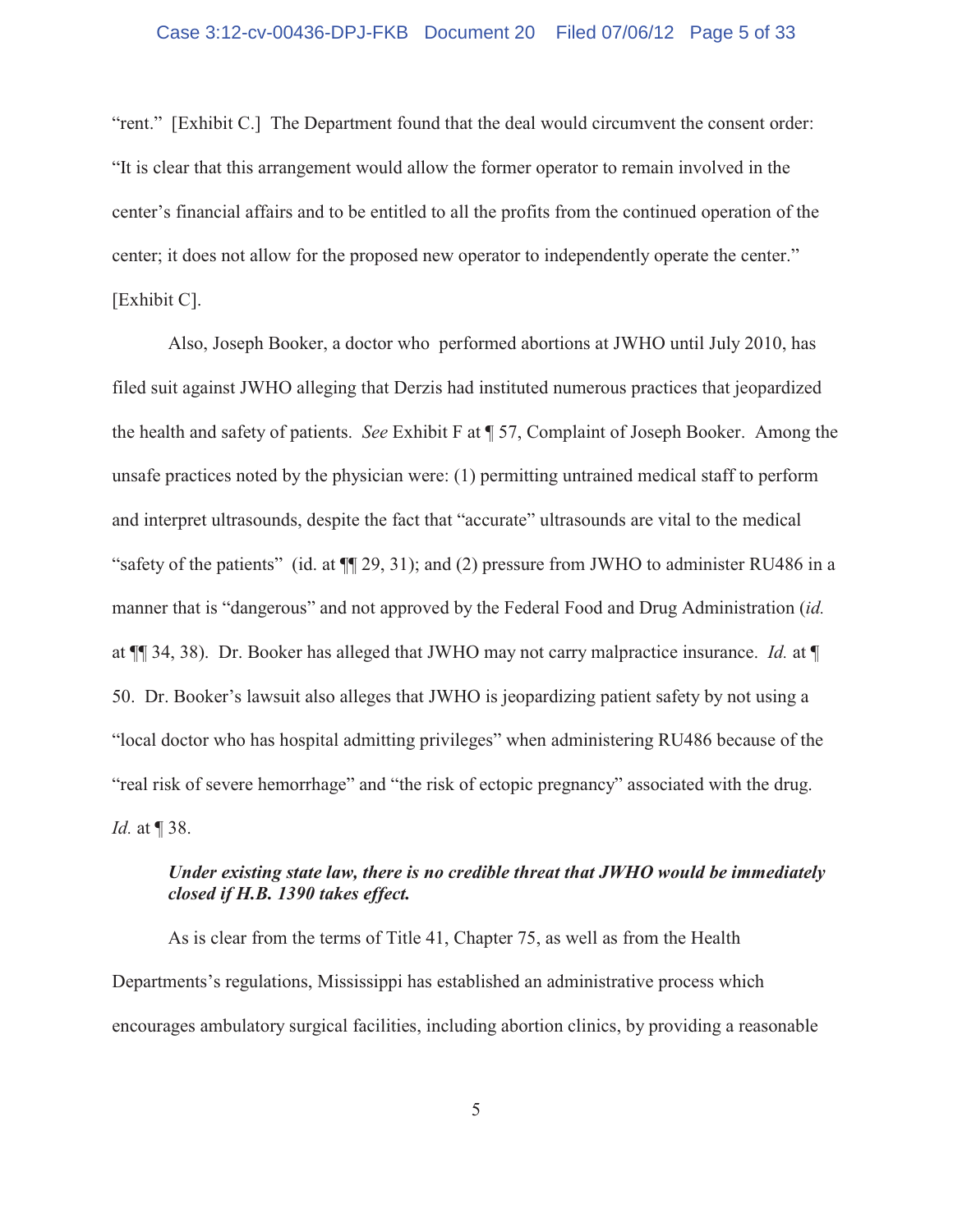#### Case 3:12-cv-00436-DPJ-FKB Document 20 Filed 07/06/12 Page 6 of 33

time for them to cure deficiencies and by providing significant notice, hearings, and appeals before a facility's license can be revoked. Mississippi could not summarily revoke JWHO's operating license should it be found to be not complying with the Admitting Privileges Requirement. State law establishes a series of hearings and appeals which guarantee that a clinic will be allowed to retain its license and conduct business for at least 60 days, if not longer, after the Department of Health provides initial notice of its plans to seek revocation, suspension or denial of a license.

Specifically, after discovering a "substantial failure to comply with the requirements" that govern a clinic, the State must notify the clinic of the deficiency and hold "a prompt and fair hearing" at least 30 days from the notice date to determine whether its license should be revoked, suspended, or denied. Miss. Code Ann. § 41-75-11. The decision that results from that hearing does not take effect for another 30 days. *Id.* For that time, the clinic enjoys the right to appeal an adverse ruling to state chancery court. *Id.* The decision of the chancery court, in turn, may be appealed to the Mississippi Supreme Court. Miss. Code Ann. § 41-75-23. "Pending final disposition of the matter, the status quo of the applicant or licensee shall be preserved, except as the court otherwise orders in the public interest." *Id.*

The necessity of these procedures has been repeatedly affirmed to the Plaintiffs by state officials responsible for enforcing House Bill 1390. Deputy State Health Officer Michael Lucius has stated that the Health Department would allow JWHO "reasonable" time to correct non-compliance with the law before even providing the clinic with formal notice of intent to revoke its license. [Exhibit G, Affidavit of Michael Lucius]. Robert Shuler Smith, the district attorney of Hinds County and a defendant in this lawsuit, has previously represented his intention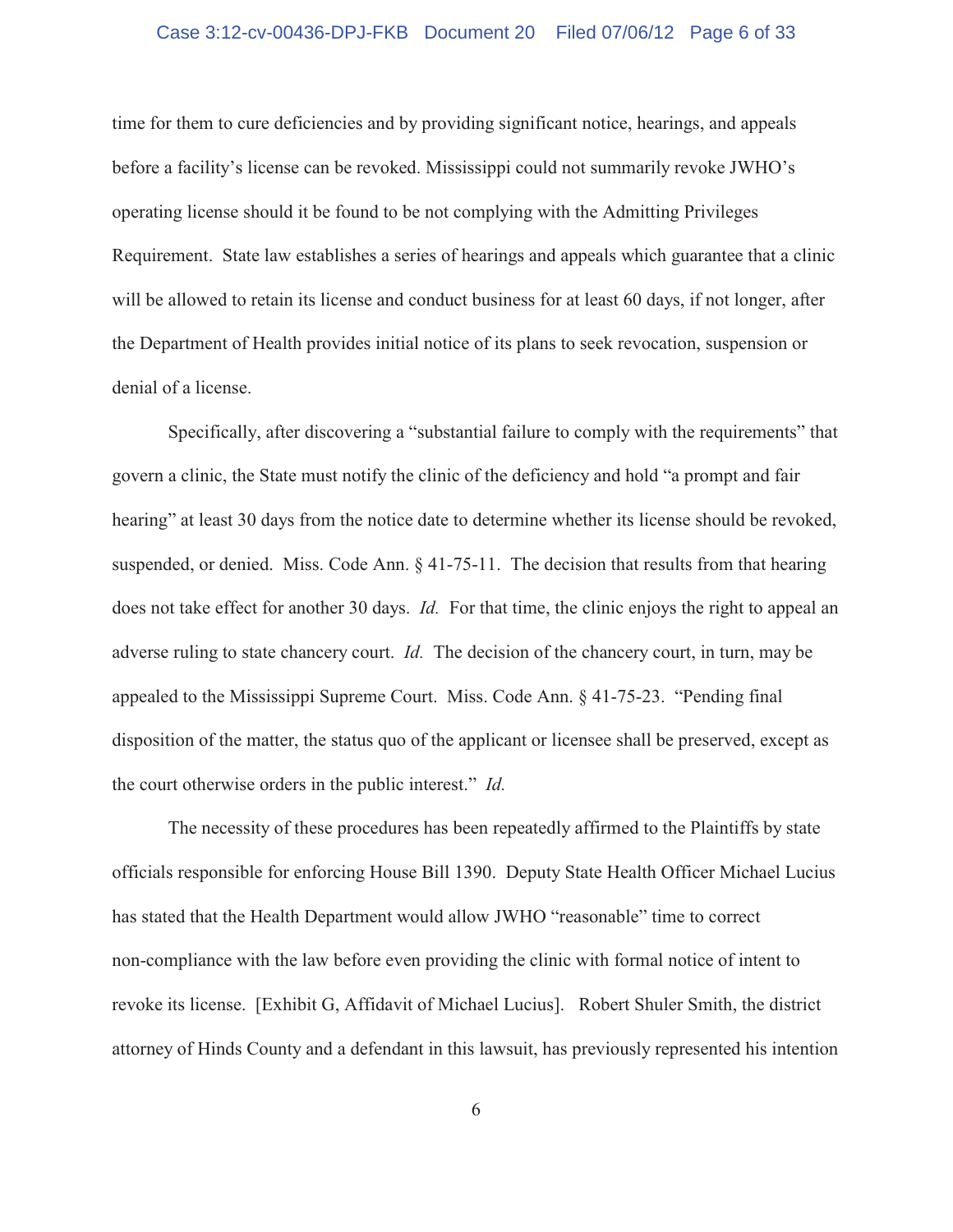#### Case 3:12-cv-00436-DPJ-FKB Document 20 Filed 07/06/12 Page 7 of 33

not to pursue any criminal charges against JWHO for violations of the Admitting Privileges Requirement while administrative proceedings are ongoing. The executive director of the Mississippi State Board of Medical Licensure has similarly asserted that that agency would not pursue disciplinary action against doctors who perform abortions at the clinic before administrative proceedings are finished. [Exhibit H, Affidavit of H. Vann Craig]. Meanwhile, the Department of Health on June 28 renewed JWHO's license for the 2012-2013 fiscal year. [Exhibit I, JWHO License].

Nevertheless, JWHO and Dr. Parker have filed this action for an injunction against enforcement of House Bill 1390. On July 1, this Court issued an order temporarily restraining enforcement of the law and scheduling a July 11 hearing on the Plaintiffs' motion for a preliminary injunction.

#### **ARGUMENT**

To obtain a temporary restraining order or preliminary injunction, Plaintiffs carry the burden of establishing four elements:

(1) a substantial likelihood of success on the merits, (2) a substantial threat of irreparable injury if the injunction is not issued, (3) that the threatened injury if the injunction is denied outweighs any harm that will result if the injunction is granted, and (4) that the grant of an injunction will not disserve the public interest.

*Janvey v. Alguire*, 628 F.3d 164, 174 (5th Cir.2010) (citation omitted). "A preliminary injunction is an extraordinary remedy. It should only be granted if the movant has clearly carried the burden of persuasion on all four prerequisites. The decision to grant a preliminary injunction is to be treated as the exception rather than the rule." *Cherokee Pump & Equipment Inc. v. Aurora Pump*, 38 F.3d 246, 249 (5th Cir. 1994) (citing *Mississippi Power & Light v. United Gas*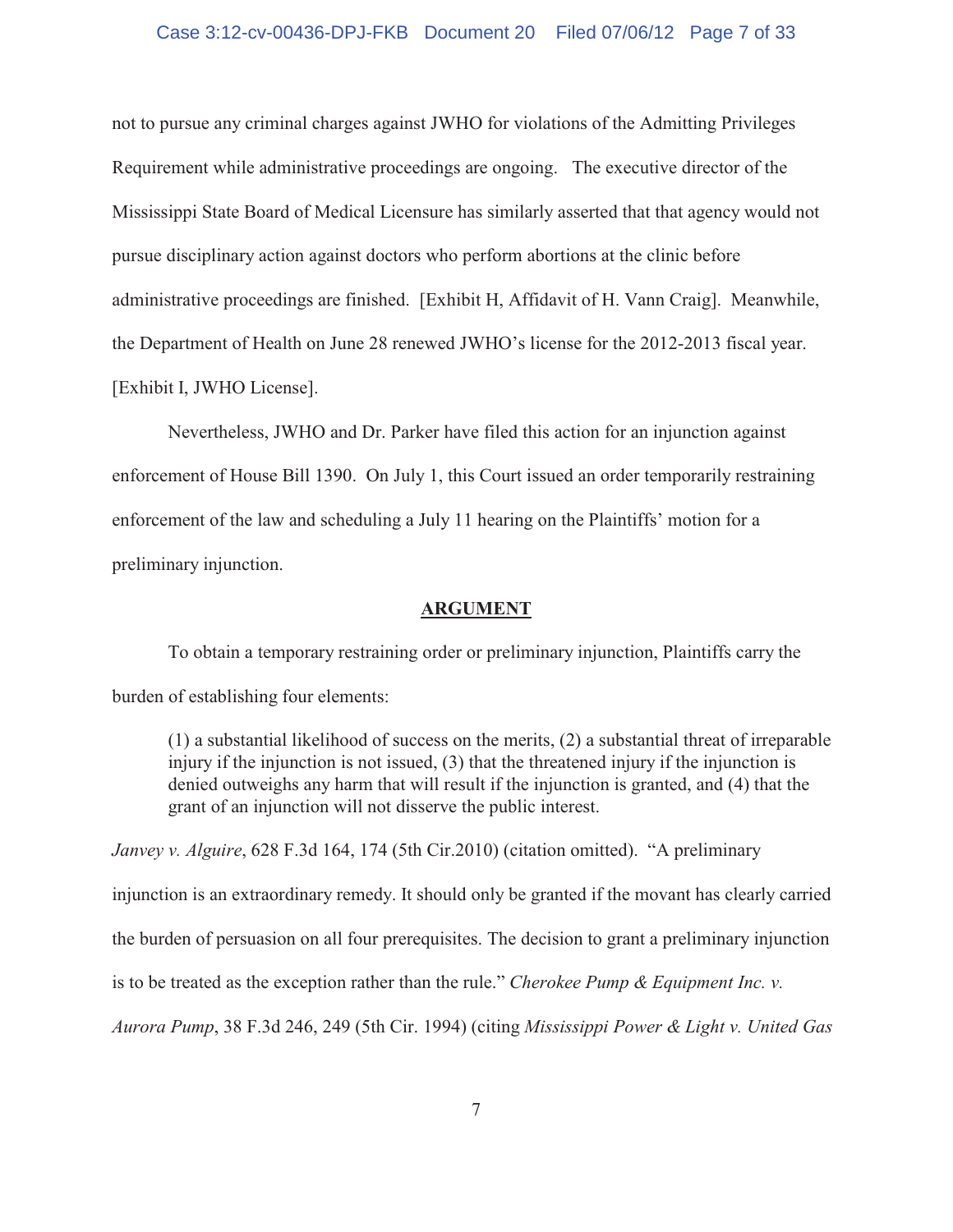*Pipe Line Co.*, 760 F.2d 618 (5th Cir.1985)).

The Plaintiffs in this case have failed to satisfy any of the test's four prongs. Accordingly, their motion for a preliminary injunction should be denied.

## **I. The Plaintiffs face no substantial threat of irreparable harm.**

To obtain injunctive relief, the Plaintiffs must show that they will suffer "irreparable harm" if this Court does not immediately intervene to prevent Mississippi's newly revised law from taking effect. The irreparable-harm requirement is "[p]erhaps the single most important prerequisite for the issuance of a preliminary injunction." 11 C. Wright & A. Miller, Federal Practice and Procedure § 2948. The harm, in addition to being irreparable, must be imminent and cannot be satisfied by "speculative injury." *E.g., Holland America Ins. Co. v. Succession of Roy*, 777 F.2d 992, 997 (5th Cir. 1985). Rather, to demonstrate irreparable harm, "there must be more than an unfounded fear on the part of the applicant." *Id.* The plaintiff must instead demonstrate that the harm likely to occur absent judicial intervention is "real" and "immediate." *City of Los Angeles v. Lyons*, 461 U.S. 95, 111 (1983). The U.S. Supreme Court has described the test for irreparable injury as follows:

Mere injuries, however substantial, in terms of money, time and energy necessarily expended in the absence of [an injunction], are not enough. The possibility that adequate compensatory or other corrective relief will be available at a later date, in the ordinary course of litigation, weighs heavily against a claim of irreparable harm.

*Sampson v. Murray*, 415 U.S. 61, 90 (1974) (quoting *Virginia Petroleum Jobbers Ass'n v. Federal Power Commission*, 259 F.2d 921, 925 (D.C.Cir.1958)).

To be sure, violations of some constitutional speech or privacy rights "for even minimal periods of time" may amount to irreparable harm *per se*. *Deerfield Medical Center v. Deerfield*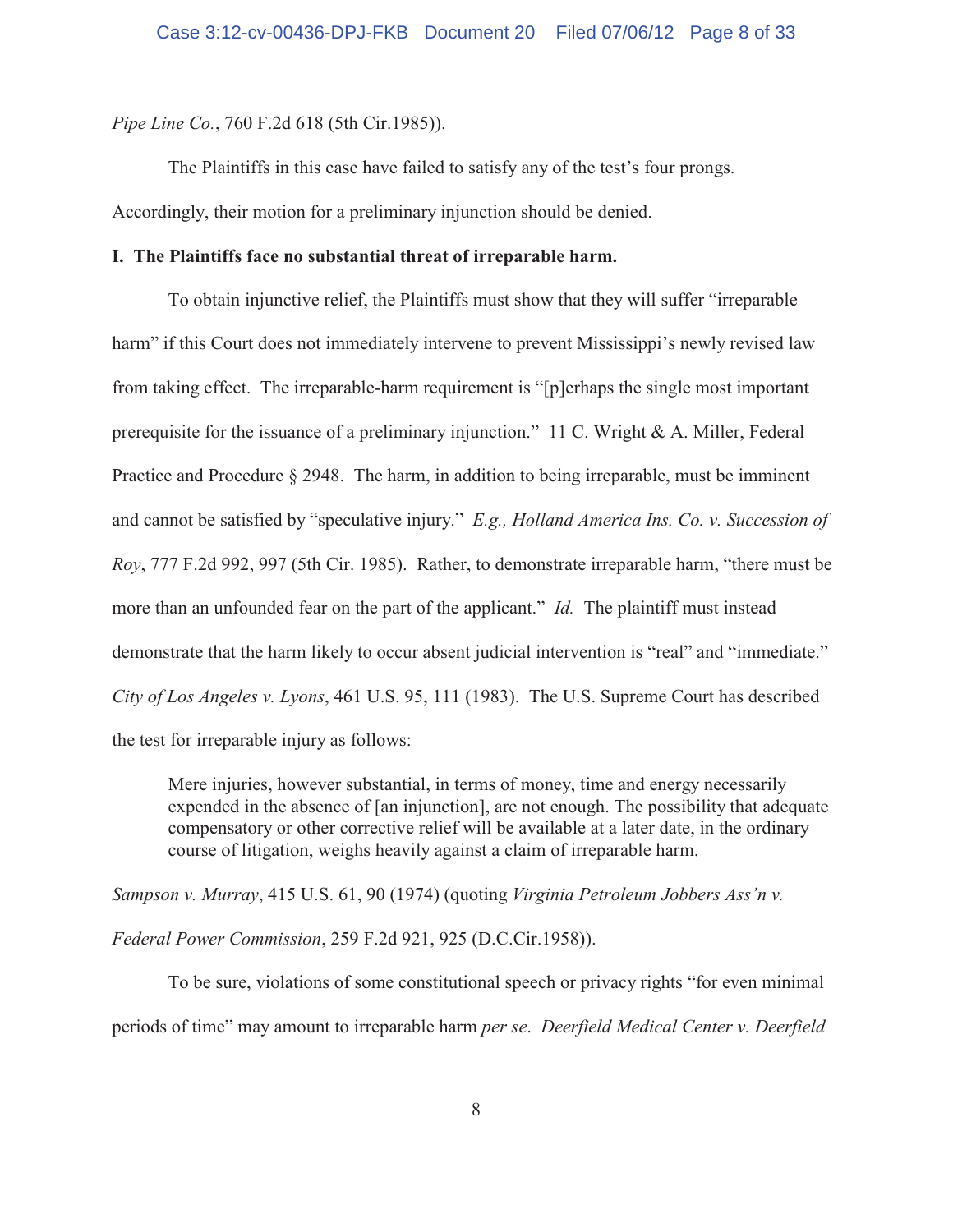*Beach*, 661 F.2d 328, 338 (5th Cir. 1981). "However, this statement relates only to the irreparability aspect of the alleged injury, and not to its imminence." *Pinson v. Pacheco*, 397 F. App'x 488, 492 (10th Cir. 2010). While a court "may assume that a constitutional injury is irreparable in the sense that it cannot be adequately redressed by post-trial relief," "that has no bearing on whether the alleged constitutional injury is imminent. If the possibility of future harm is speculative, the movant has not established that he will suffer irreparable injury *if the preliminary injunction is denied*." *Id.* (emphasis in original; alteration and quotation marks omitted). Accordingly, a court should "determine irreparable injury by considering what adverse factual consequences the plaintiff apprehends if an injunction is not issued, and then considering whether the infliction of those consequences is likely to violate any of the plaintiff's [constitutional] rights." *Time Warner Cable of New York City v. Bloomberg L.P.*, 118 F.3d 917, 924 (2d Cir. 1997). And just as in any other case, the plaintiff cannot meet its burden of proving irreparable injury with speculative predictions of future constitutional harms. *Hunt v. Manning*, 119 F.3d 254, 265 (4th Cir. 1997) (speculative allegations of future constitutional harms caused by enforcement of abortion regulations insufficient to establish irreparable harm); *see also Respect Maine PAC v. McKee*, 622 F.2d 13, 15-16 (1st Cir. 2010) (same with respect to alleged First Amendment violations).

Plaintiffs here point to a single constitutional harm that they believe will flow from implementation of House Bill 1390: an alleged infringement on the constitutional right to an abortion. A "woman has a right to choose to terminate or continue her pregnancy before viability." *Planned Parenthood v. Casey*, 505 U.S. 833, 872 (1992); *Deerfield Beach*, 661 F.2d at 869 ("it is a constitutional liberty of the woman to have some freedom to terminate her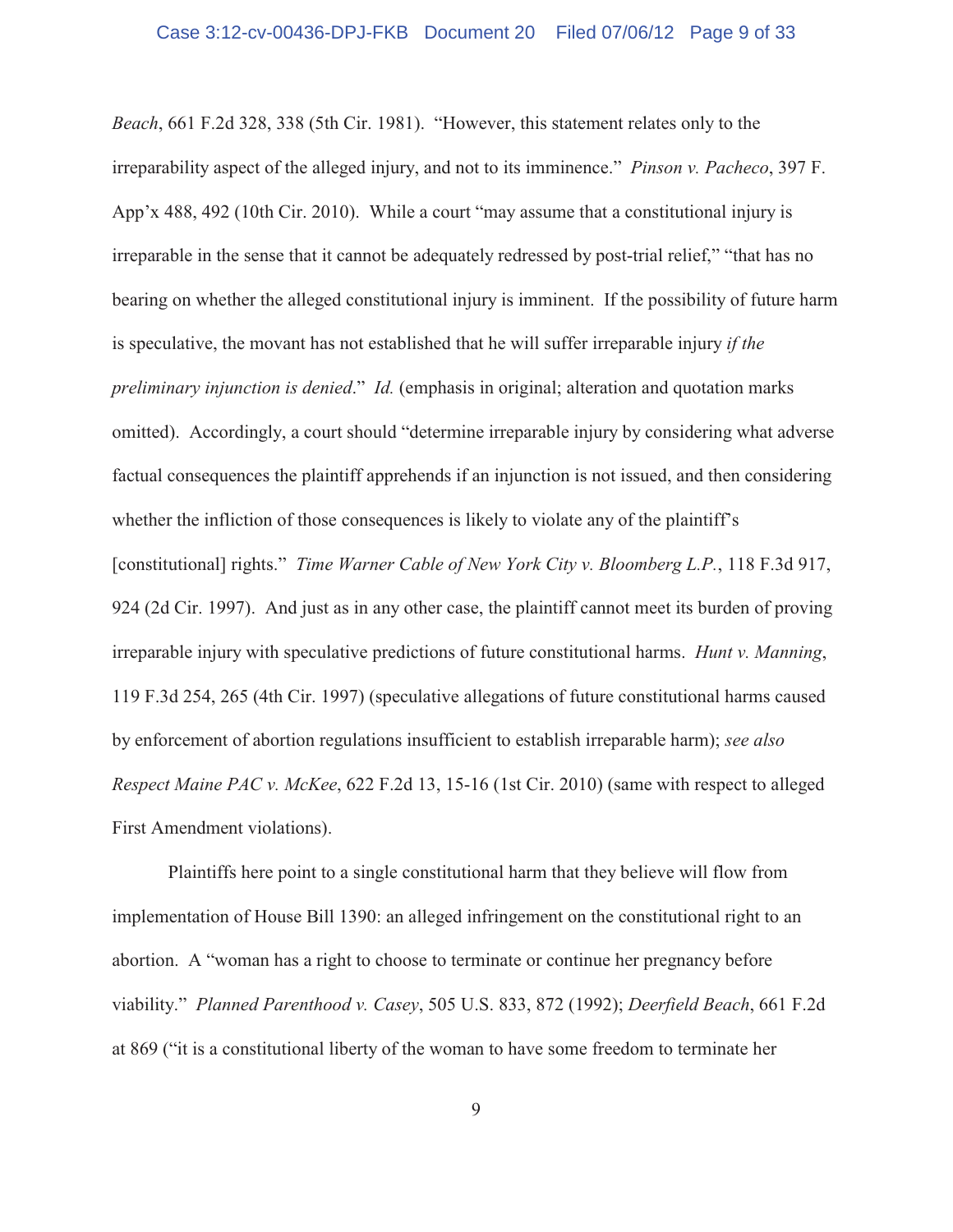#### Case 3:12-cv-00436-DPJ-FKB Document 20 Filed 07/06/12 Page 10 of 33

pregnancy"). However, neither the clinic nor Dr. Parker has a constitutional right to perform abortions under *Roe* or *Casey*. Instead, these Plaintiffs are asserting the constitutional rights of women to have access to abortions. *See Singleton v. Wulff*, 428 U.S. 106, 118 (1976) ("it generally is appropriate to allow a physician to assert the rights of women patients as against governmental interference with the abortion decision"); *Planned Parenthood of Cent. N.J. v. Farmer*, 220 F.3d 127, 146 (3d Cir. 2000) ("abortion providers have third party standing to assert the rights of their patients in the face of government intrusion into the abortion decision in order to determine whether such interference would constitute an undue burden"). Thus, the "irreparable harm" foreseen by Plaintiffs<sup>1</sup> must be assessed from the perspective of women seeking access to abortion services, not from that of those who would provide the abortions.

Such evaluation compels a conclusion that plaintiffs have failed to establish irreparable injury. Under Supreme Court precedent, an individual has a qualified right to an abortion; however, the Court has never suggested, much less held, that an individual has a right to obtain an abortion from a provider who is not subject to ongoing state administrative proceedings or who is not actively applying for hospital privileges. The "immediate" enforcement of House Bill 1390 would not, as Plaintiffs fear, result in denial of access to abortion. Instead, state law

<sup>&</sup>lt;sup>1</sup>What Plaintiffs contend to be the actual irreparable harm justifying an immediate preliminary injunction is clearly articulated in the Complaint. In Section V, entitled "Irreparable Harm," Plaintiffs frame the issue as follows: "The Department's decision to immediately enforce the Admitting Privileges Requirement and its refusal to issue the Clinic a renewal license without proof of compliance" will deprive the "at least twenty-five women [who] will seek abortions during the week following July 1, 2012" of access to those services. *See* Doc. No. 1, Complaint, at ¶¶70, 72, 73. Section V also contends that enforcing House Bill 1390 will "threaten[] the health of women seeking abortions." *See* Complaint, Doc. No. 1, at ¶¶71, 72. But this allegation is solely dependent on whether enforcing House Bill 1390 will result in the immediate closure of the facility, therefore requiring women to, allegedly, turn to unsafe abortions or travel to other states. *Id.*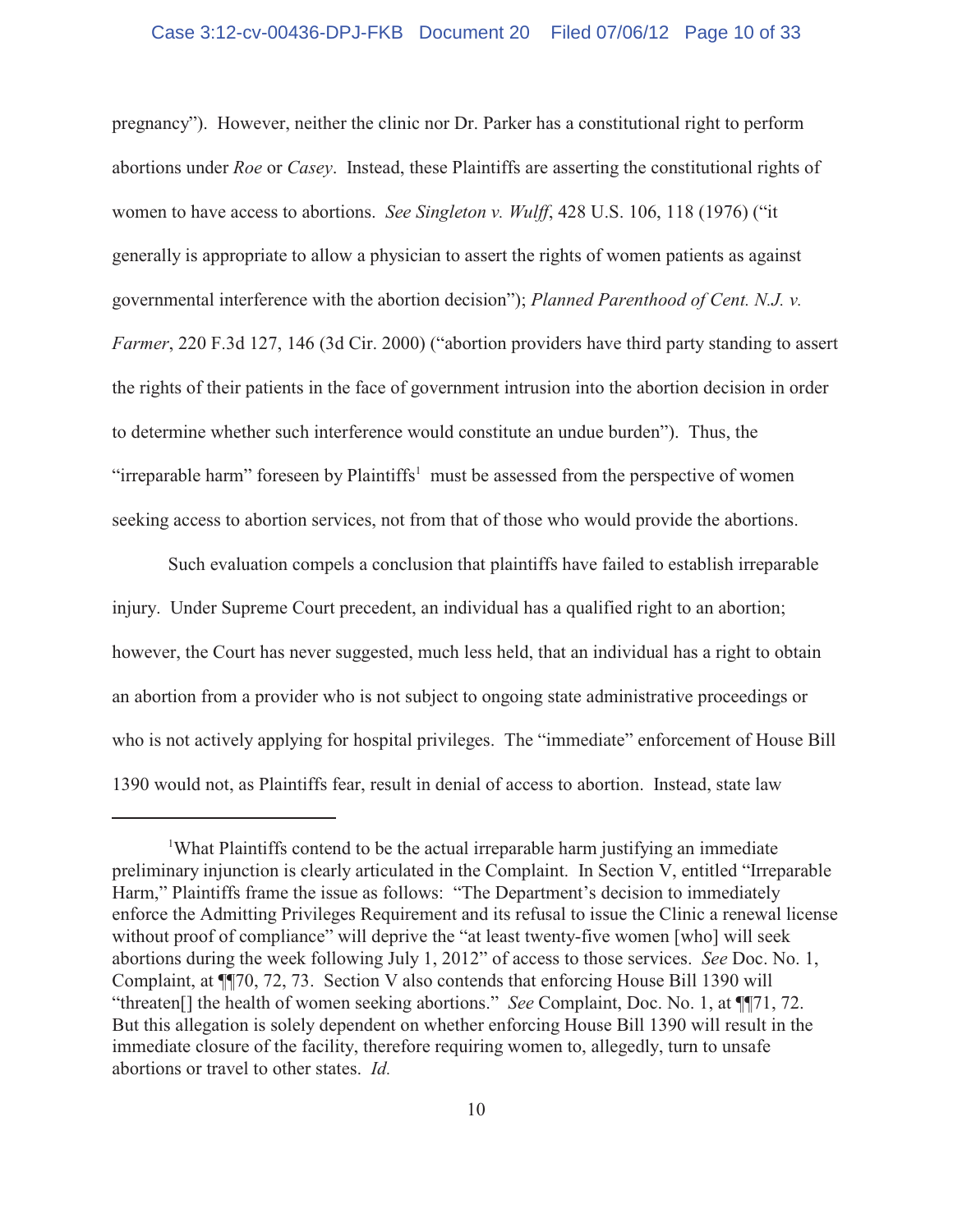#### Case 3:12-cv-00436-DPJ-FKB Document 20 Filed 07/06/12 Page 11 of 33

provides several levels of procedural due process protections and lengthy periods in which the Plaintiffs could come into compliance with the new law. *Cf. Women's Medical Professional Corp. v. Baird*, 438 F.3d 595, 613 (6th Cir. 2006) (finding that substantial threat of irreparable harm existed when clinic would have been immediately shut down without a hearing in the absence of a preliminary injunction). The actual constitutional right at issue-as opposed to mere inconvenience to the plaintiffs-will be unaffected for at least 60 days under the new law, likely much longer, and, indeed, will only be impacted if plaintiffs ultimately fail to obtain hospital admitting privileges.

Predicting otherwise is utterly speculative for two reasons. First, state law bars the Mississippi Department of Health from closing a clinic for at least 60 days after the clinic receives initial notice that it's not complying with licensure regulations and also provides a right for the clinic to appeal from a final Department decision. Second, the state's only abortion clinic already employs a physician with admitting privileges at a local hospital; therefore, it could comply with the law currently. The Defendants now will address these considerations more fully and also respond to Plaintiffs' contention that the mere onset of administrative procedures under House Bill 1390 would amount to "irreparable harm."

A. State law governing the closure of abortion clinics prevents the Admitting Privileges Requirement from immediately restricting the right to obtain abortion services in Mississippi.

The licenses of "ambulatory surgical facilities," a class of medical service providers that includes abortion clinics, cannot be revoked summarily in Mississippi. Statutory requirements preclude shuttering such a facility for at least 60 days after the clinic receives notice that it is not complying with any licensure requirement. *See* Miss. Code Ann. § 41-75-11; -23. Specifically,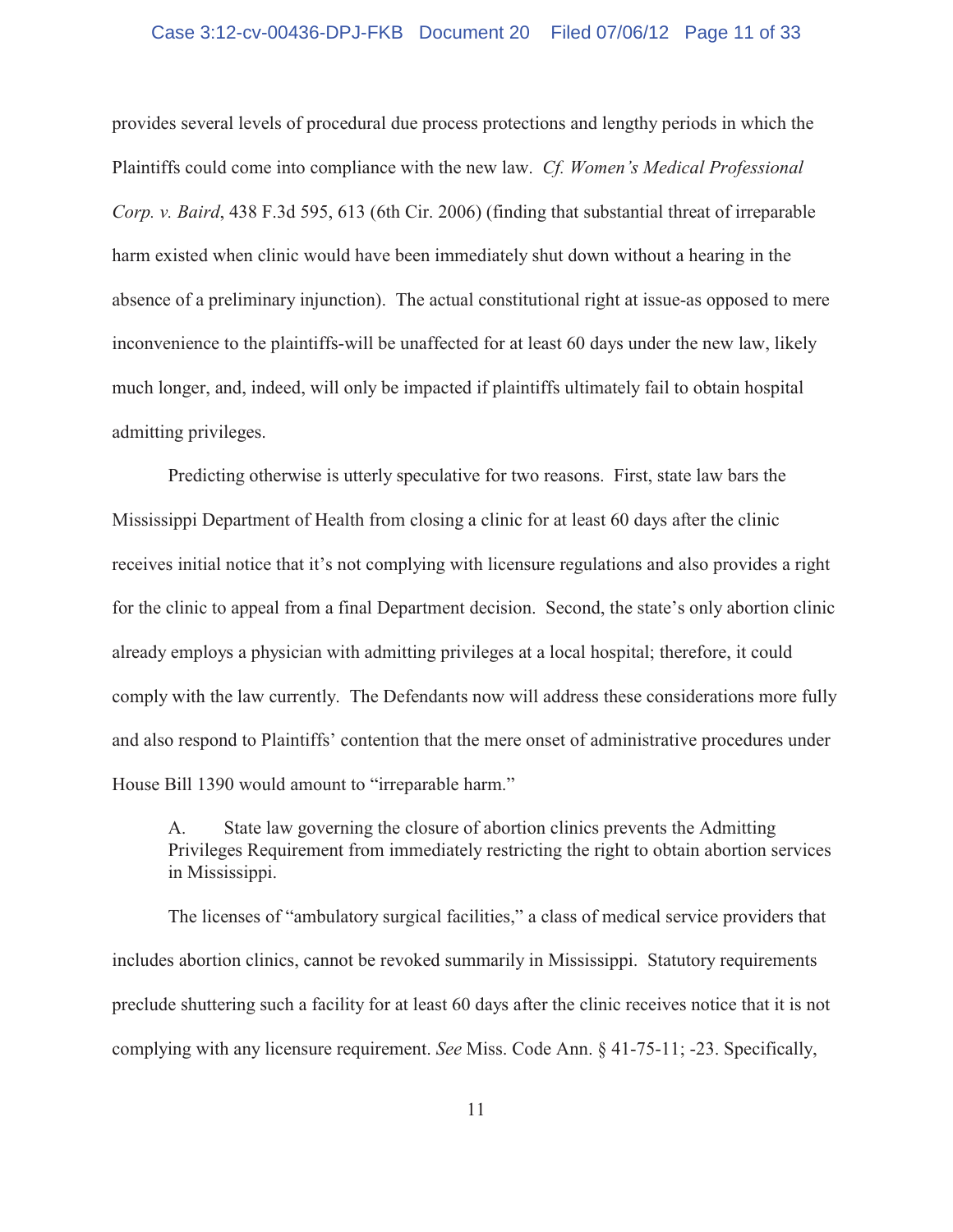#### Case 3:12-cv-00436-DPJ-FKB Document 20 Filed 07/06/12 Page 12 of 33

the Department would have to provide the clinic with notice of non-compliance and hold a "prompt and fair hearing" regarding the notice "not less than thirty (30) days" from service of the notice. Miss. Code Ann. § 41-75-11. If the hearing resulted in an unfavorable ruling for the clinic, it could not take effect for another 30 days. *Id.* But the clinic's operations could survive even past that period, for Section 41-75-23 of the Code provides for appeals from the hearing to state chancery court and from the chancery court to the Mississippi Supreme Court. Miss. Code Ann. § 41-75-23. While the appeal is pending, "the status quo of the applicant or licensee shall be preserved" barring an affirmative ruling otherwise from the state court. *Id.* In sum, the Plaintiffs will have at least 60 days from the effective date of the Admitting Privileges Requirement to achieve compliance with it-in addition to the 11 weeks that will have already elapsed since Governor Bryant signed the bill that contains the provision. If the clinic achieved compliance within that time, the prospect of license revocation would disappear completely.

This window for compliance illuminates the speculation at the base of Plaintiffs' irreparable-injury argument. Women would not lose access to abortion in Mississippi if the Admitting Privileges Requirement is allowed to become effective. And nothing in the record suggests that the clinic physicians who now lack admitting privileges at Jackson area hospitals would fail to obtain them in the time the law provides for compliance. Thus, Plaintiffs must speculate to predict that enforcement of the Admitting Privileges Requirement would restrict the constitutional right to access abortion services in Mississippi. Moreover, nothing would bar them from returning to court for injunctive relief if the doctors' failure to obtain admitting privileges did move the clinic to the verge of closure. Presently, though, the Plaintiffs have offered evidence of no harm that is not speculative or premature.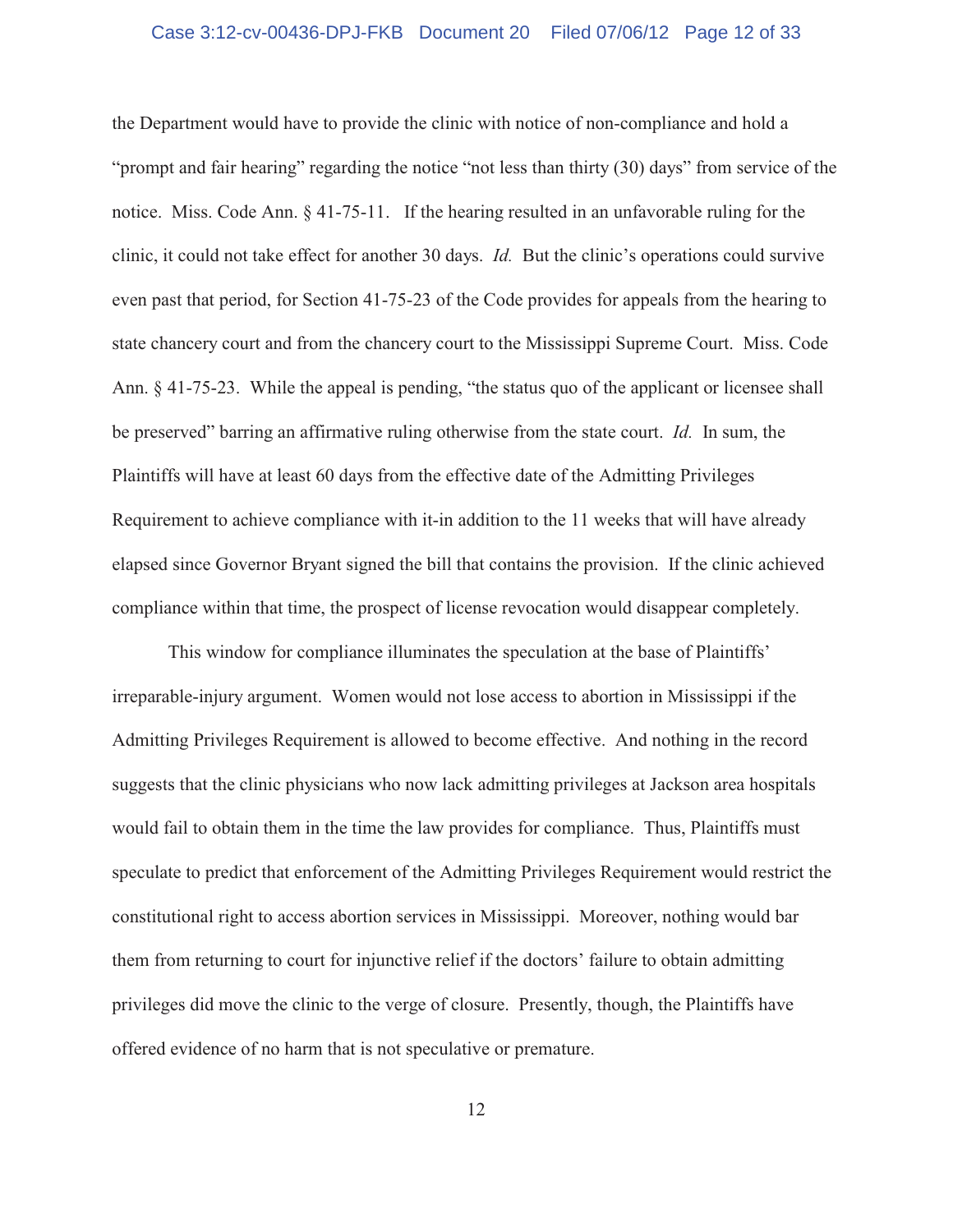B. There is no proof that Plaintiffs will be unable to comply with the law before the completion of the administrative process.

According to the complaint, the clinic already has a "physician on staff with admitting privileges at a local hospital." *See* Doc. No. 1, Complaint, at 43. Two other doctors who do not have admitting privileges began submitting applications to local hospitals in May and June of 2012. *See* Complaint, at 47-51. These applications remain pending and none of the doctors who desire to work at the clinic have been denied by local hospitals. *Id.* It is not unusual for such applications to take up to three months. *See* Exhibit B, Declaration of Anderson, at 9. Given that one physician already has privileges, Plaintiffs have provided no evidence to suggest that the other two doctors will not receive similar privileges within two-to-three months of their application dates. As the Fourth Circuit noted in a similar situation, "[t]here is nothing in the record or, indeed, in the general experience in South Carolina that suggests that the requirements to have admitting arrangements with local hospitals and referral arrangements with local experts in various related fields present a substantial impediment to obtaining or retaining a license. To the contrary, the appellants in this case have obtained licenses and have made such arrangements." *Greenville Women's Clinic v. Commissioner, South Carolina Dept. of Health and Environmental Control*, 317 F.3d 357, 362 -363 (4th Cir. 2002). "Indeed, a physician who has been arbitrarily denied surgical privileges by a public hospital has an action for violation of his due process rights." *Women's Health Center of West County, Inc. v. Webster*, 871 F.2d 1377, 1382 n.8 (8th Cir. 1989) (discussing admission requirements in abortion context).

As set forth above and in the opposition to the temporary restraining order, Mississippi law provides facilities such as the clinic with extensive time in which to achieve compliance with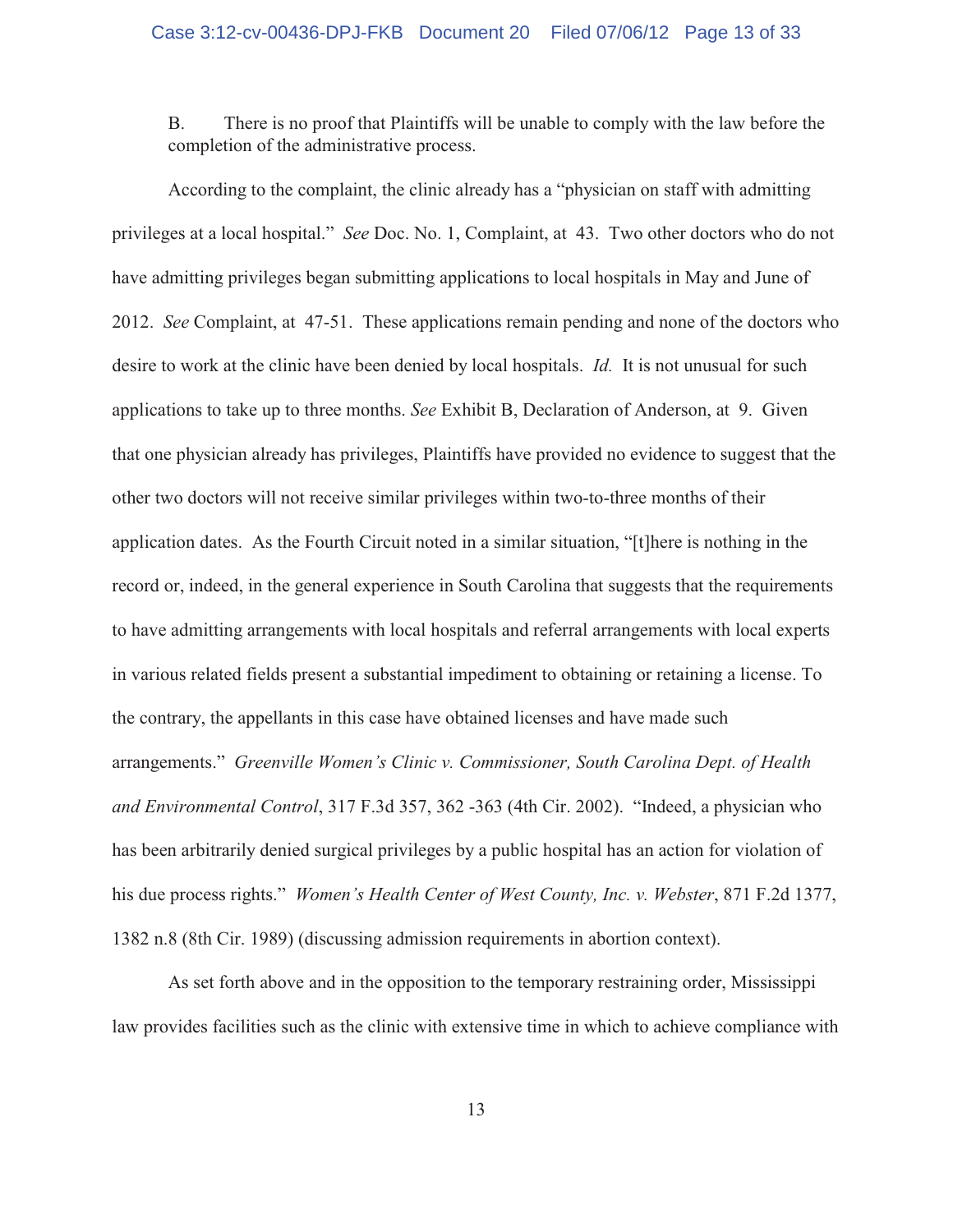#### Case 3:12-cv-00436-DPJ-FKB Document 20 Filed 07/06/12 Page 14 of 33

new provisions before a facility's license can be revoked and the facility closed. For example, once a violation is noted, the Department of Health and the Clinic would consult on a reasonable time necessary for the clinic to achieve compliance. *See* Lucius Affidavit, Exhibit G, at ¶10. Further, the Department cannot revoke a facility's license without months of statutorily mandated notice and hearings, during which the facility license remains effective and the facility may remain open. *See* Miss. Code Ann. § 41-75-11; -23.

C. The clinic could comply with the law today.

Moreover, the Plaintiffs' speculation is undermined by their own Complaint, which admits that clinic physicians have applications for admitting privileges pending at five Jackson area hospitals–and that one of the doctors associated with the clinic already has such privileges. Therefore, even if the doctors without privileges do not obtain them during the time allotted for administrative review of the clinic, JWHO would remain able to provide abortion services in Mississippi. To be sure, this would require the Clinic to temporarily dissociate itself from physicians who lack admitting privileges. As noted above, however, the right to abortion services belongs to the women who access those services–not to the physicians who provide them.

D. The mere onset of administrative procedures does not amount to irreparable harm.

The definition of "irreparable harm" should not be broadened by the following statement from *Deerfield Beach*, a case in which a municipal government denied an abortion clinic's license application: "We have already determined that the constitutional right of privacy is 'either threatened or in fact being impaired,' and this conclusion mandates a finding of irreparable injury." *Deerfield Beach*, 661 F.2d at 338 (quoting *Elrod v. Burns*, 427 U.S. 347, 373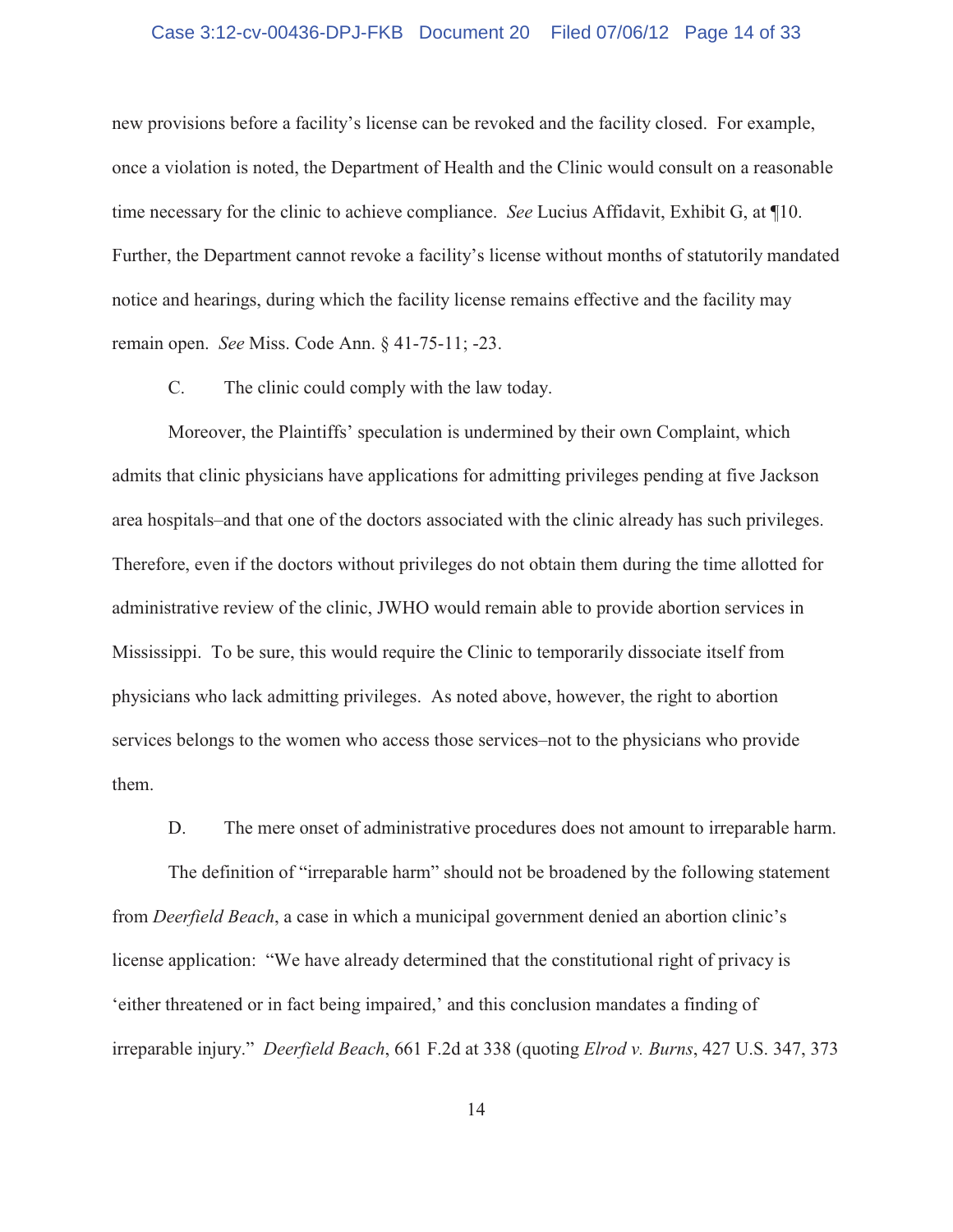#### Case 3:12-cv-00436-DPJ-FKB Document 20 Filed 07/06/12 Page 15 of 33

(1976)). This is not a holding that any theoretical "threat" to the constitutional "right of privacy" warrants injunctive relief. The *Deerfield Beach* Court elsewhere concluded that the government decision at issue would actually impair, not simply threaten, women's right to access abortion services. "[T]he decision not to grant DMC an occupational license places a significant burden on a woman's abortion decision," the Fifth Circuit held, adding that the decision's "immediate impact…is to forestall the availability of abortion facilities in *Deerfield Beach* for an indefinite period of time." *Deerfield Beach*, 661 F.2d at 336 (emphasis added). Neither *Deerfield Beach* nor *Elrod* has ever been cited to justify enjoining any abortion-related law or government decision except those found to immediately burden or threaten women's access to abortion services. *Deerfield Beach* cannot be read to direct a finding of "irreparable harm" in cases where some anticipated government action might-at some future date-threaten access to abortion services.

E. No Preliminary Injunction is warranted or should be issued.

Consideration of exactly what injunctive relief could be requested by Plaintiffs is also instructive as to why the injunction should not be issued. An injunction that delays the effective date of House Bill 1390 or which otherwise decrees that Plaintiffs should not be required to apply for admitting privileges will alter the manner in which this case is litigated and resolved. Whether or not local hospitals grant Dr. Parker and Dr. Doe the same admitting privileges already possessed by one doctor at the clinic will be a highly relevant factor for determining whether House Bill 1390 imposes an undue burden on access to abortion. If admitting privileges are approved for all doctors at the clinic, Plaintiffs would be very hard-pressed to prevail on their claim that the requirement is an undue burden that is unconstitutionally limiting access to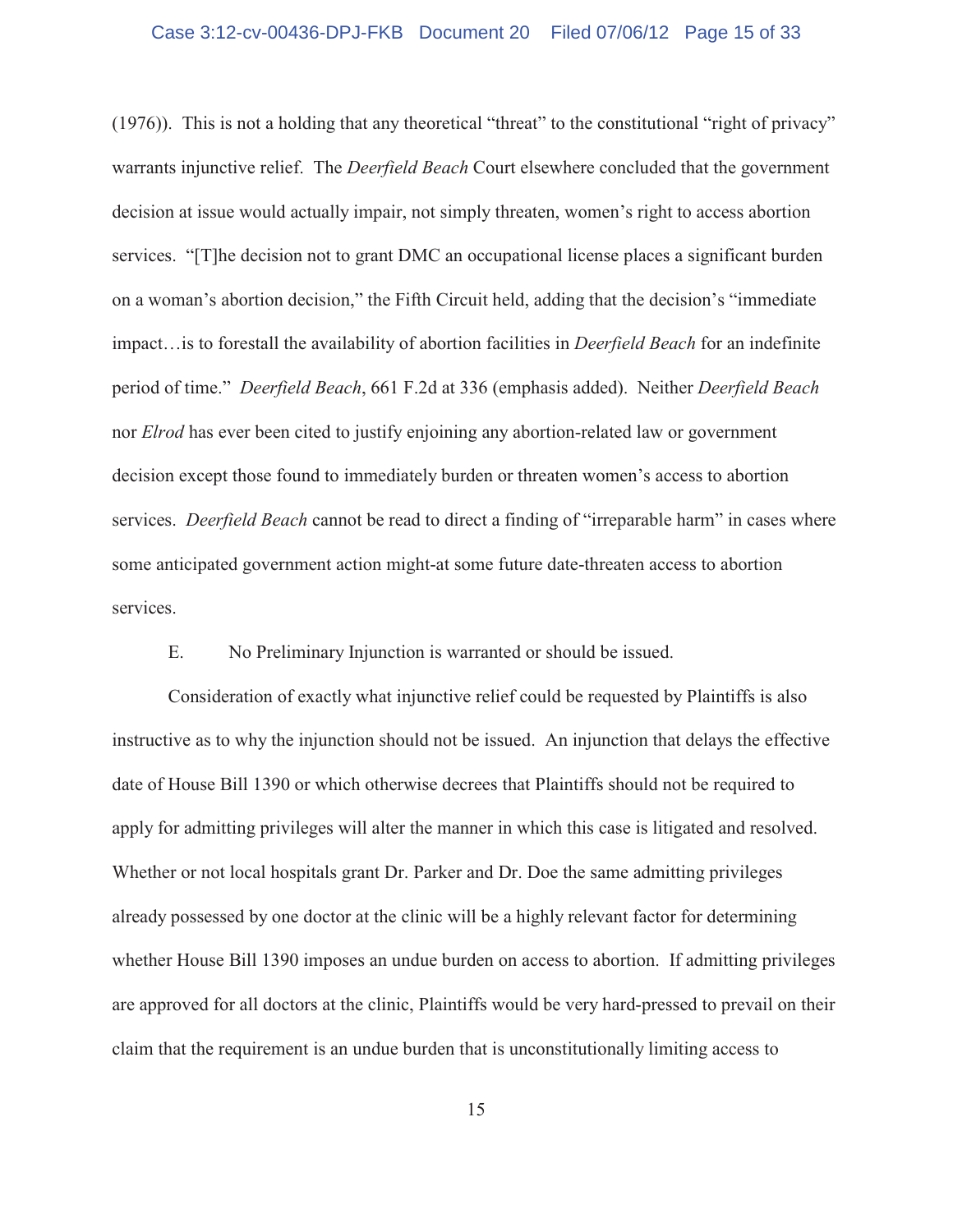#### Case 3:12-cv-00436-DPJ-FKB Document 20 Filed 07/06/12 Page 16 of 33

abortion. Plaintiffs should be required to continue with the application process they started before filing this lawsuit. Enjoining the effective date of the law would transform this matter into a facial challenge, rather than the as-applied challenge actually brought by Plaintiffs. In this respect, the Fourth Circuit has reviewed admission privileges for abortion providers and found them to be facially constitutional:

These requirements of having admitting privileges at local hospitals and referral arrangements with local experts are so obviously beneficial to patients, *see, e.g., Women's Health Ctr. of West County, Inc. v. Webster*, 871 F.2d 1377, 1382 (8th Cir.1989), and the possibility that the requirements will amount to a third-party veto power is so remote that, on a facial challenge, we cannot conclude that the statute denies the abortion clinics due process. *See Whalen v. Roe*, 429 U.S. 589, 601-02, 97 S.Ct. 869, 51 L.Ed.2d 64 (1977) (noting that, on a facial challenge of a statute, a "remote possibility" is "not a sufficient reason for invalidating" a statute); *see also Webster*, 871 F.2d at 1382 (rejecting due process challenge to a statute requiring physicians performing abortions to have surgical privileges at a hospital).

*Greenville Women's Clinic v. Commissioner, South Carolina Dept. of Health and Environmental Control*, 317 F.3d 357, 363 (4th Cir. 2002). This Court should not short-circuit the law; the application process should proceed.

In response, Plaintiffs may contend that they are not seeking an order directing that they need not apply for privileges. Instead, they merely seek an injunction ensuring that the clinic remains open while the applications are pending and so that they have a reasonable time to attempt compliance. An injunction prohibiting the closure of the facility by way of license revocation until such time that the Plaintiffs have had a reasonable time to comply with the House Bill 1390 is improper because that prohibition is already provided under state law. *See L.A. v. Lyons*, 461 U.S. 95, 109 (1983) (explaining that injunction to "follow the law" in the absence of some allegedly imminent violation of the law is inappropriate); *Conway v. Jackson*,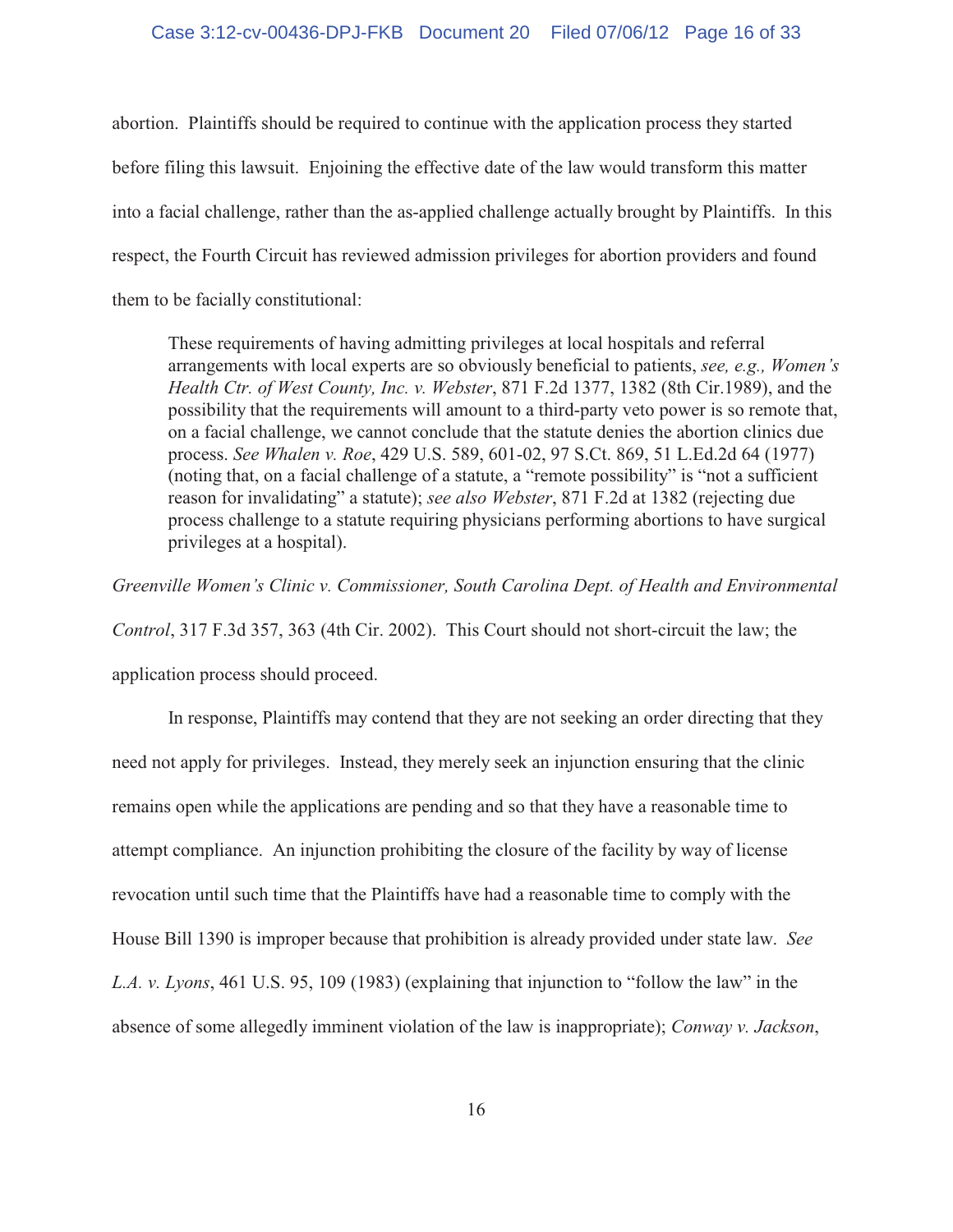2010 WL 3547226, at \*2 (E.D.Ark. 2010) ("Because a 'presumption exists that public officials will follow the law in performance of their duties,' *Haynes v. State*, 354 Ark. 514, 527, 127 S.W.3d 456, 463 (2003), and Plaintiff has failed to show that he will suffer any irreparable harm if an injunction is not issued in this case"); *see also Pennhurst State School and Hospital v. Halderman*, 465 U.S. 89, 106 (1984) ( *Ex Parte Young* doctrine, which allows suits for injunction in federal court in certain circumstances against state officials, is "inapplicable in a suit against state officials on the basis of state law."); *West Virginia Highlands Conservancy v. Norton*, 147 F.Supp.2d 474, 481 (S.D.W.Va. 2001) ("Under *Ex parte Young* and *Pennhurst*, *supra*, this Court cannot order a State official to follow state law, and it lacks jurisdiction over a civil action seeking such relief").

The proper course would be for the Court to deny the requested injunctive relief at this time subject to Plaintiffs re-urging their motion if they are unable to secure privileges or are otherwise faced with an imminent threat of closure.

# **II. The Plaintiffs have failed to demonstrate that they are substantially likely to succeed on the merits.**

Even if the Plaintiffs could show the threat of irreparable harm, though, they have additionally failed to demonstrate the substantial likelihood of success on the merits that is required to obtain preliminary injunctive relief. Though the Fourteenth Amendment guarantees a woman's right to end her pregnancy prior to fetal viability, the Supreme Court has held that "[g]overnment regulation of abortions is allowed so long as it does not impose an undue burden on a woman's ability to choose." *Victoria W v. Larpenter*, 369 F.3d 475, 483 (5th Cir. 2004) (citing *Planned Parenthood of SE Pa. v. Casey*, 505 U.S. 833, 874 (1992)). A state regulation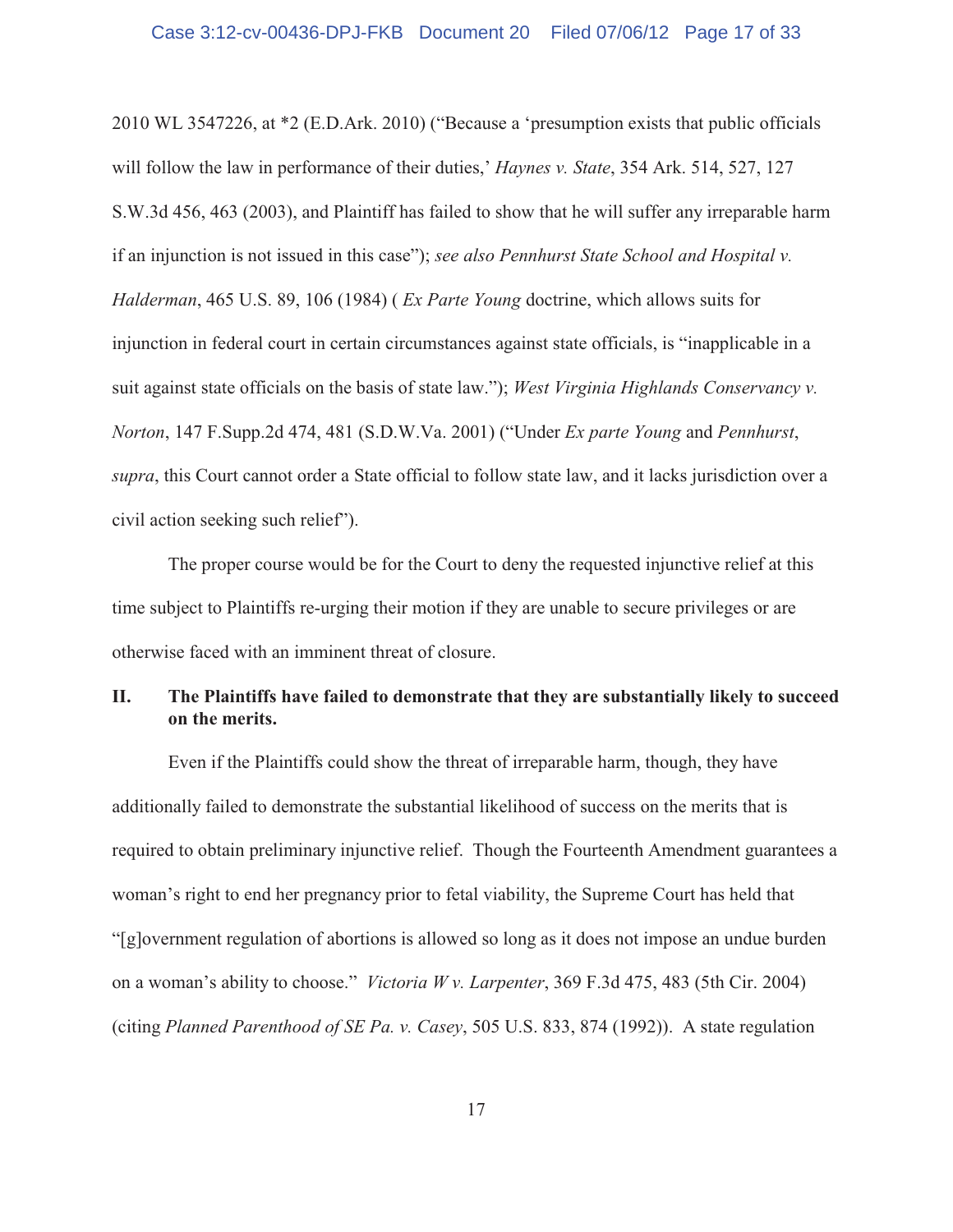#### Case 3:12-cv-00436-DPJ-FKB Document 20 Filed 07/06/12 Page 18 of 33

constitutes an undue burden if it "has the purpose or effect of placing a substantial obstacle in the path of a woman seeking an abortion of a nonviable fetus." *Id.* (citing *Casey*, 505 U.S. at 877).

A. Purpose

As an initial matter, Plaintiffs' reliance on the Fifth Circuit's opinion in *Okpalobi v. Foster*, 190 F.3d 337 (5th Cir. 1999), *vacated en banc on other grounds*, 244 F.3d 405 (5th Cir. 2001), is misplaced. A decision vacated by an *en banc* court has no precedential effect. *See Beiser v. Weyler*, 284 F.3d 665, 668 (5th Cir. 2002); *Corporate Management Advisors, Inc. v. Artjen Complexus, Inc.*, 561 F.3d 1294, 1295 n.1 (11th Cir. 2009); *Durning v. Citibank, N.A.*, 950 F.2d 1419, 1424 n. 2 (9th Cir.1991) ("A decision may be reversed on other grounds, but a decision that has been vacated has no precedential authority whatsoever."); *cf. O'Connor v. Donaldson*, 422 U.S. 563, 577 n. 12 (1975) ("Of necessity our decision vacating the judgment of the Court of Appeals deprives that court's opinion of precedential effect"); *Russman v. Bd. of Educ. of the Enlarged City Sch. Dist. of the City of Watervliet*, 260 F.3d 114, 122 n. 2 (2d Cir.2001) (noting in dicta that "[w]hen imposed by the Supreme Court, vacatur eliminates an appellate precedent that would otherwise control decision on a contested question throughout the circuit"); *U.S. v. Carmel*, 548 F.3d 571, 579 (7th Cir. 2008) (same).

Nonetheless, the reasoning in *Okpalobi* does not carry the day for Plaintiffs. In assessing the purpose of statutes that regulate abortion, the Fifth Circuit panel turned for guidance to the methods of federal courts that inquired into legislative purpose in other contexts. *Okpalobi*, 190 F.3d at 354 (observing that courts often must try to discern legislative purpose in Establishment Clause and voting rights cases). From its review of those sources, the *Okpalobi* panel concluded that "a government's articulation of legislative purpose" is due "significant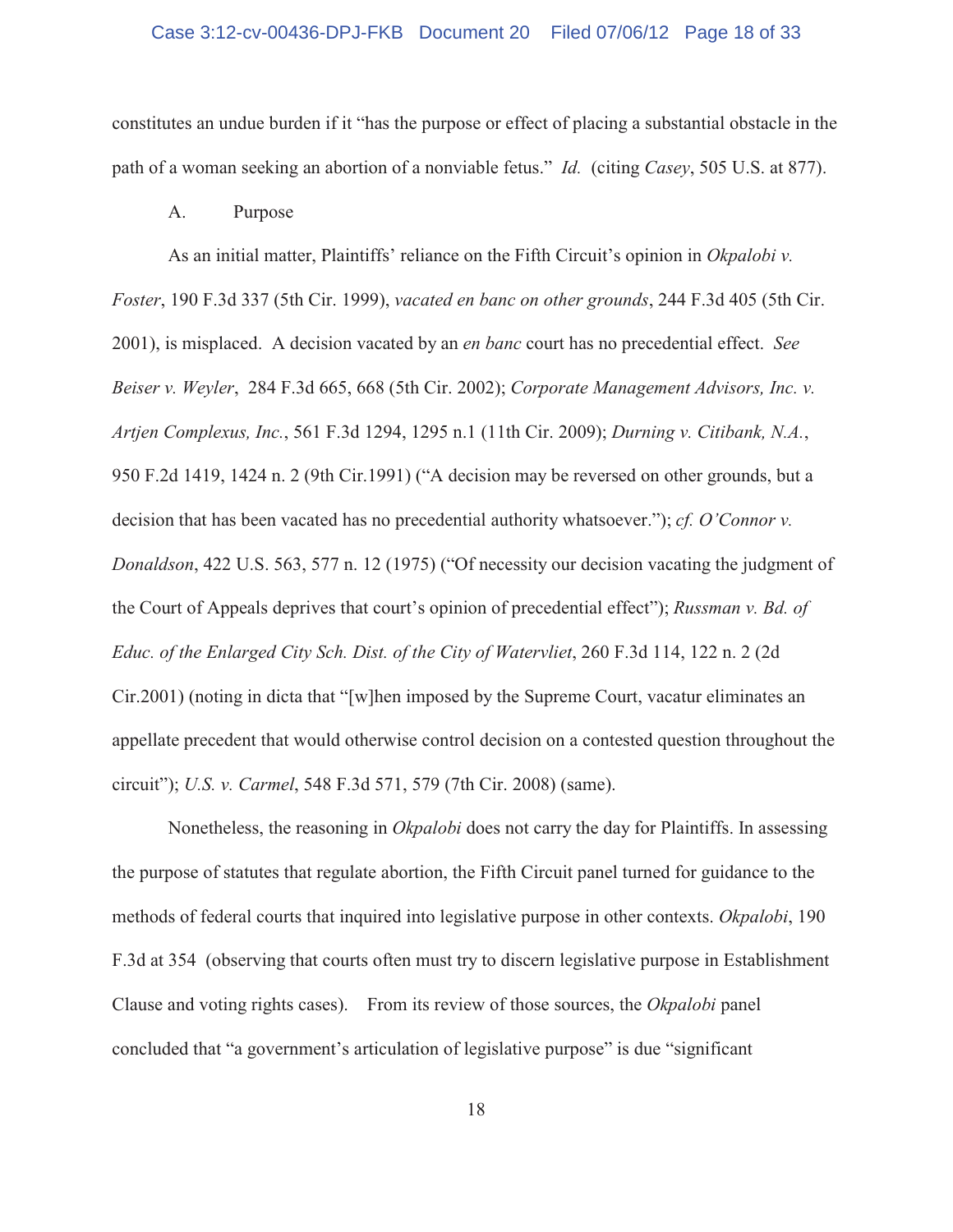#### Case 3:12-cv-00436-DPJ-FKB Document 20 Filed 07/06/12 Page 19 of 33

deference." *Id.* Courts may also consider other types of evidence relevant to purpose, "including the language of the challenged act, its legislative history, the social and historical context of the legislation, or other legislation concerning the same subject matter as the challenged measure."  $Id^2$ .

## 1. The language of the challenged act

But the first of those factors-"the language of the challenged act"-is often dispositive, according to the analogous authority to which *Okpalobi* turned. "The starting point in every case involving construction of a statute," the U.S. Supreme Court has said, "is the language itself." *Edwards v. Aguillard*, 482 U.S. 578, 597-98 (1987) (quoting *Blue Chip Stamps v. Manor Drug Stores*, 421 U.S. 723, 756 (1975) (Powell, J., concurring). Indeed, courts are disinclined to continue searching for an unconstitutional legislative motive when no such motive is evident from an act's language. *Mueller v. Allen*, 463 U.S. 388, 394-95 (1983) (stating that the Court is reluctant "to attribute unconstitutional motives to the States, particularly when a plausible secular purpose for the State's program may be discerned from the face of the statute"); *see also ACLU v. Praeger*, 815 F. Supp. 2d 1204, 1215 (D. Kan. 2011) ("Where a law can be viewed as having a rational purpose other than simply obstructing the right to abortion, the court cannot presume that an invalid purpose actually motivated the legislature to adopt the law, let alone that the invalid purpose was the legislature's predominant motive.").

The legislation in this case updates Miss. Code Ann. § 41-75-1 with two sentences:

<sup>&</sup>lt;sup>2</sup>In *Okpalobi* itself, the State of Louisiana claimed that its law exposing abortion providers to tort liability was aimed toward encouraging such providers "to inform a woman of all the risks associated with having an abortion." *Id.* at 356. The Fifth Circuit panel found no evidence of such a purpose in the law, which would "reduce, not bar, damages regarding types of injuries of which the physician informed the woman prior to the abortion." *Id.*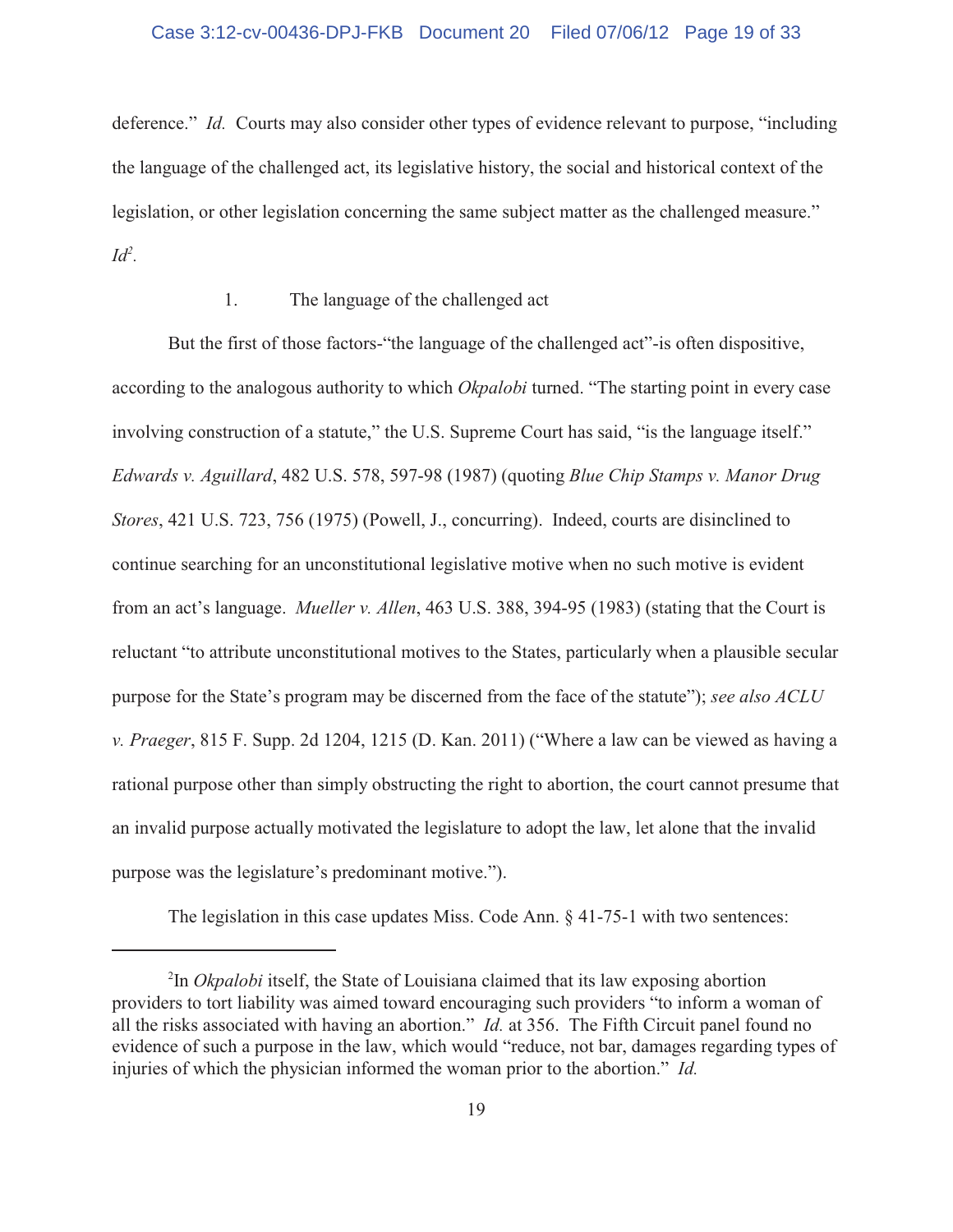All physicians associated with the abortion facility must have admitting privileges at a local hospital and staff privileges to replace local hospital on-staff physicians. All physicians associated with an abortion facility must be board certified or eligible in obstetrics and gynecology, and a staff member trained in CPR shall always be present at the abortion facility when it is open.

*See* House Bill 1390, attached as Exhibit A to Plaintiffs' Complaint, at 3. Aside from the bill's title and a brief provision setting its effective date as July 1, the measure includes no other original language. On its face, then, the bill evinces no unconstitutional purpose. As *Casey* held, a regulation serves a "valid purpose" if it is "not designed to strike at the right [to abortion] itself" and furthers the State's "legitimate interests…in protecting the health of the woman and the life of the fetus that may become a child." *Casey*, 505 U.S. at 846. *See also Simopolous v. Virginia*, 462 U.S. 506, 511 (1983) (affirming that "[t]he State has a legitimate interest in seeing to it that abortion, like any other medical procedure, is performed under circumstances that insure maximum safety for the patient"); *Greenville Women's Clinic v. Bryant*, 222 F.3d 157, 172 (4th Cir. 2000) (holding that a "valid purpose" was served by a regulation requiring abortion clinics to be associated with a physician who has admitting privileges at a local hospital).

Indeed, according to the U.S. Supreme Court, states have "considerable discretion" to formulate licensing requirements to protect the health of women seeking abortions. *Simopoulos*, 462 U.S. at 516, 103 S.Ct. 2532 ("In view of its interest in protecting the health of its citizens, the State necessarily has considerable discretion in determining standards for the licensing of medical facilities"). Such regulations are not required to bear a relationship to any obvious public health problem. To the contrary, the Supreme Court has upheld health-related abortion-clinic rules that merely "may be helpful" and "can be useful." *Planned Parenthood of Central Mo. v. Danforth*, 428 U.S. 52, 80, 81 (1976).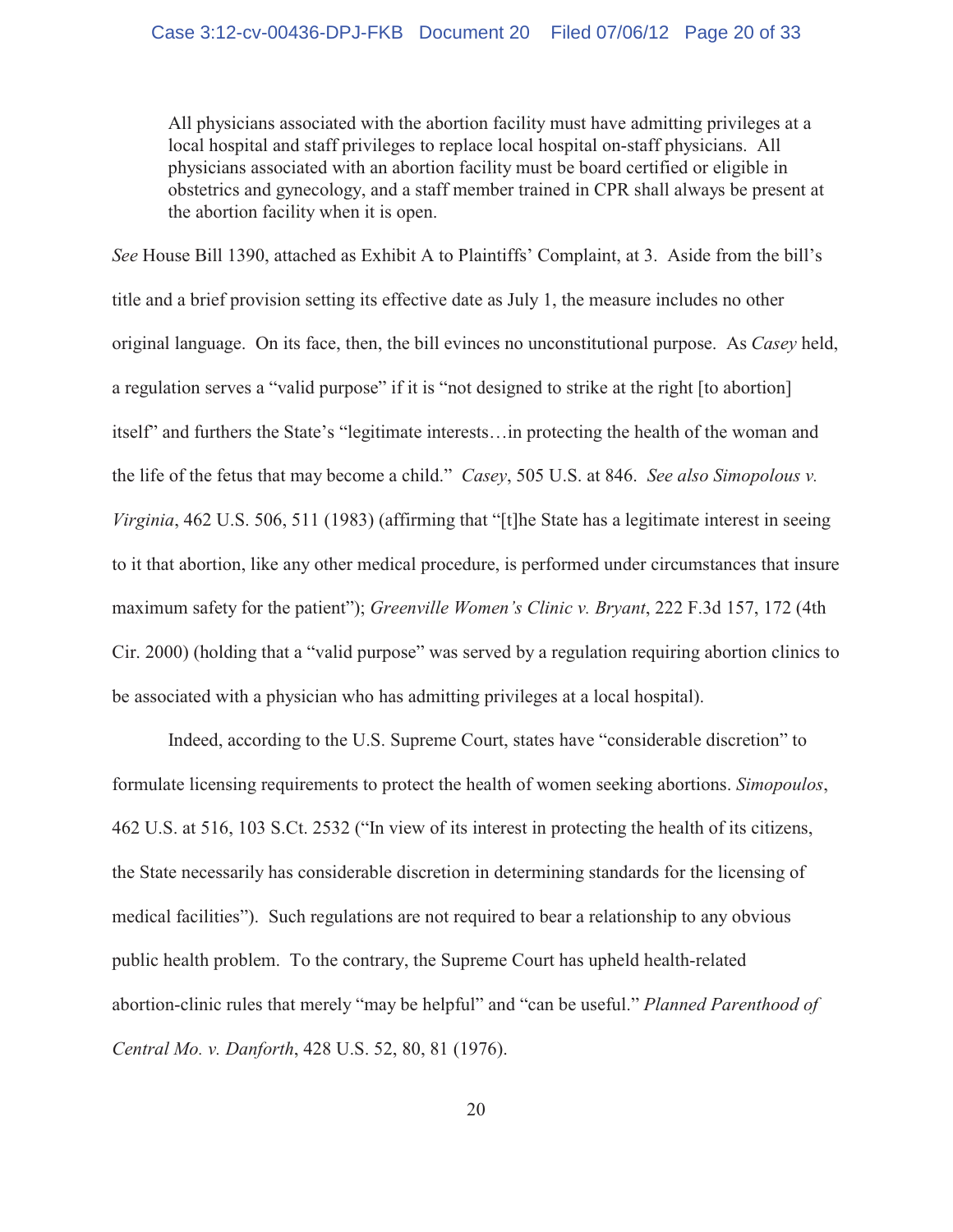Two federal circuit courts have expressly found that "admitting privileges at local hospitals and referral arrangements with local experts" are "so obviously beneficial to patients" undergoing abortions as to easily withstand a facial constitutional challenge alleging them to be undue burdens. *Greenville Women's Clinic v. Commissioner, South Carolina Dept. of Health and Environmental Control*, 317 F.3d 357, 363 (4th Cir. 2002); *Women's Health Ctr. of West County, Inc. v. Webster*, 871 F.2d 1377, 1382 (8th Cir. 1989). According to testimony from experts, the OB-GYN Requirement and Admitting Privileges Requirement of House Bill 1390 serve to protect the health and safety of women seeking abortions. "The vast majority" of abortion providers are OB/GYNs, and requiring such credentials "provides added protection for women." Exhibit A, Declaration of John Thorp, Jr., at 4, 13. "When the [abortion] provider is a ob-gyn and has admitting privileges at a local hospital, he or she is more likely to effectively manage patient complications by providing continuity of care and decrease the likelihood of medical errors." *Id.* at 8, 23. Because these rules "appear to be generally compatible with accepted medical standards governing ... abortions," *Simopoulos*, 462 U.S. at 517, 103 S.Ct. 2532, a court cannot reasonably conclude that the provisions were not directed at promoting Mississippi's valid interest in a woman's health.

The Plaintiffs argue that the Admitting Privileges Requirement is "cumulative of the existing regulation that requires a Level I abortion facility-such as the Clinic-to have on its medical staff a physician with admitting privileges at a local hospital." But this is not correct. Existing regulations require only one physician on an abortion clinic's staff to have admitting privileges at a local hospital, while mandating that all doctors associated with ambulatory surgical facilities possess such privileges. Miss. Admin. Code  $\S$  42.9.7. Eliminating this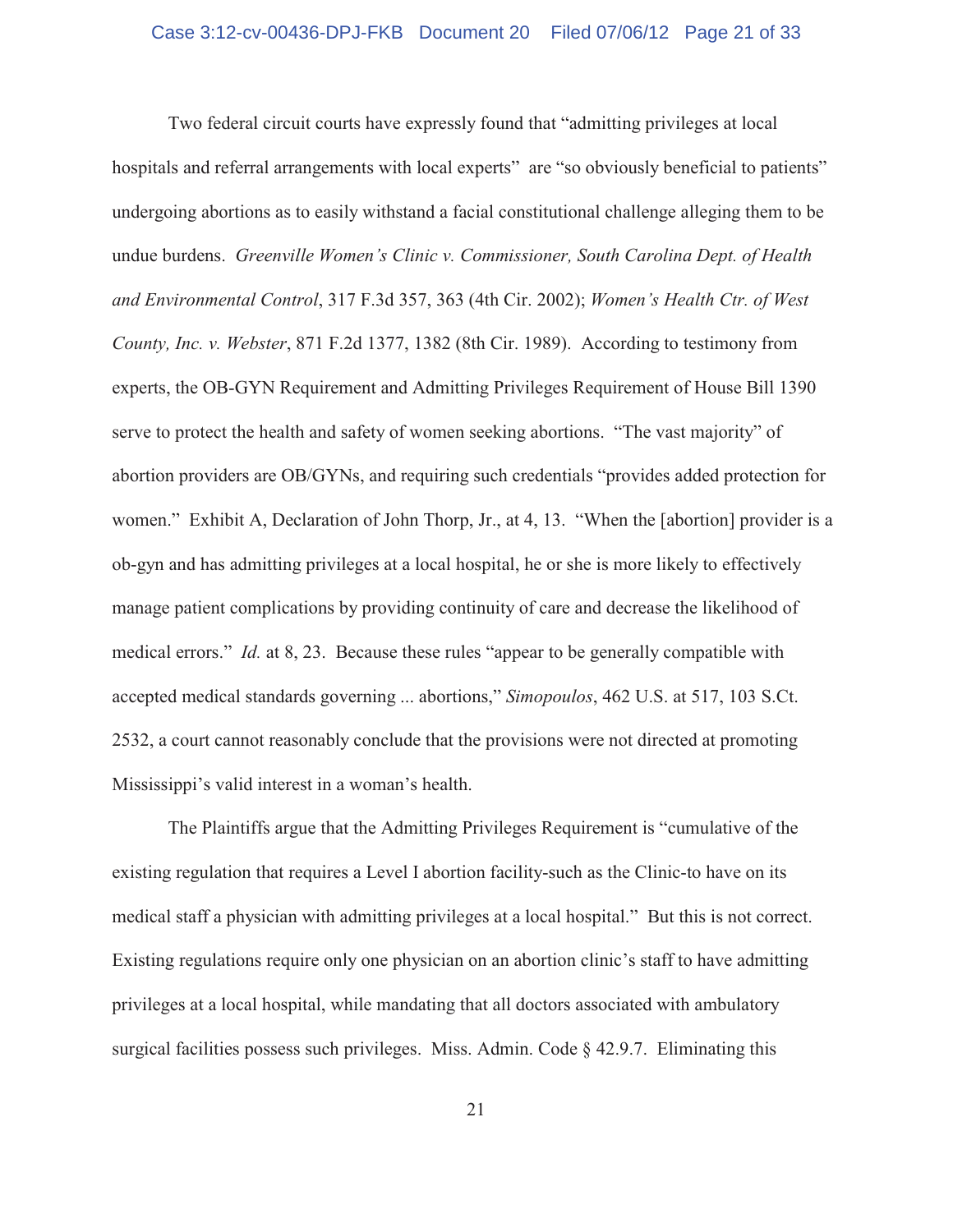#### Case 3:12-cv-00436-DPJ-FKB Document 20 Filed 07/06/12 Page 22 of 33

distinction is neither irrational nor indicative of animus toward abortion; as the testimony and facts summarized above demonstrate, ample medical justifications exist for such action. Furthermore, the legislative action makes uniform the requirements the State imposes upon abortion clinics and other ambulatory surgical facilities.

The appearance of a plausible constitutional legislative purpose weighs in favor of immediately rejecting Plaintiffs' challenge to it. *Mueller*, 463 U.S. at 394-95. Accordingly, the Court would be justified in finding the purpose of House Bill 1390 constitutional on that basis alone.

2. The social and historical context of the legislation.

The historical context for the enactment of House Bill 1390 is consistent with the concern for the safety of patients at clinics such as JWHO. The Alabama Department of Public Health has taken action to remove JWHO's current owner, Diane Derzis, from the operation of a clinic in Alabama following "multiple and serious violations of State Board of Health rules," including evidence that clinic staff failed to respond to complaints of post-surgical complications. *See* Exhibits C  $\&$  D. Derzis resolved that matter through a consent order which bars her from operating the clinic. Exhibit E. Moreover, the allegations contained in a lawsuit filed by a former doctor who practiced until July 2010 at JWHO raise concerns about unsafe practices and the danger to patients posed by physicians without admitting privileges. *See* Exhibit F. Among the unsafe practices noted by the physician were: (1) permitting untrained medical staff to perform and interpret ultrasounds, despite the fact that "accurate" ultrasounds are vital to the medical "safety of the patients" (*Id.* at ¶¶ 29, 31); and (2) pressure from JWHO to administer RU486 in a manner that is "dangerous" and not approved by the federal Food and Drug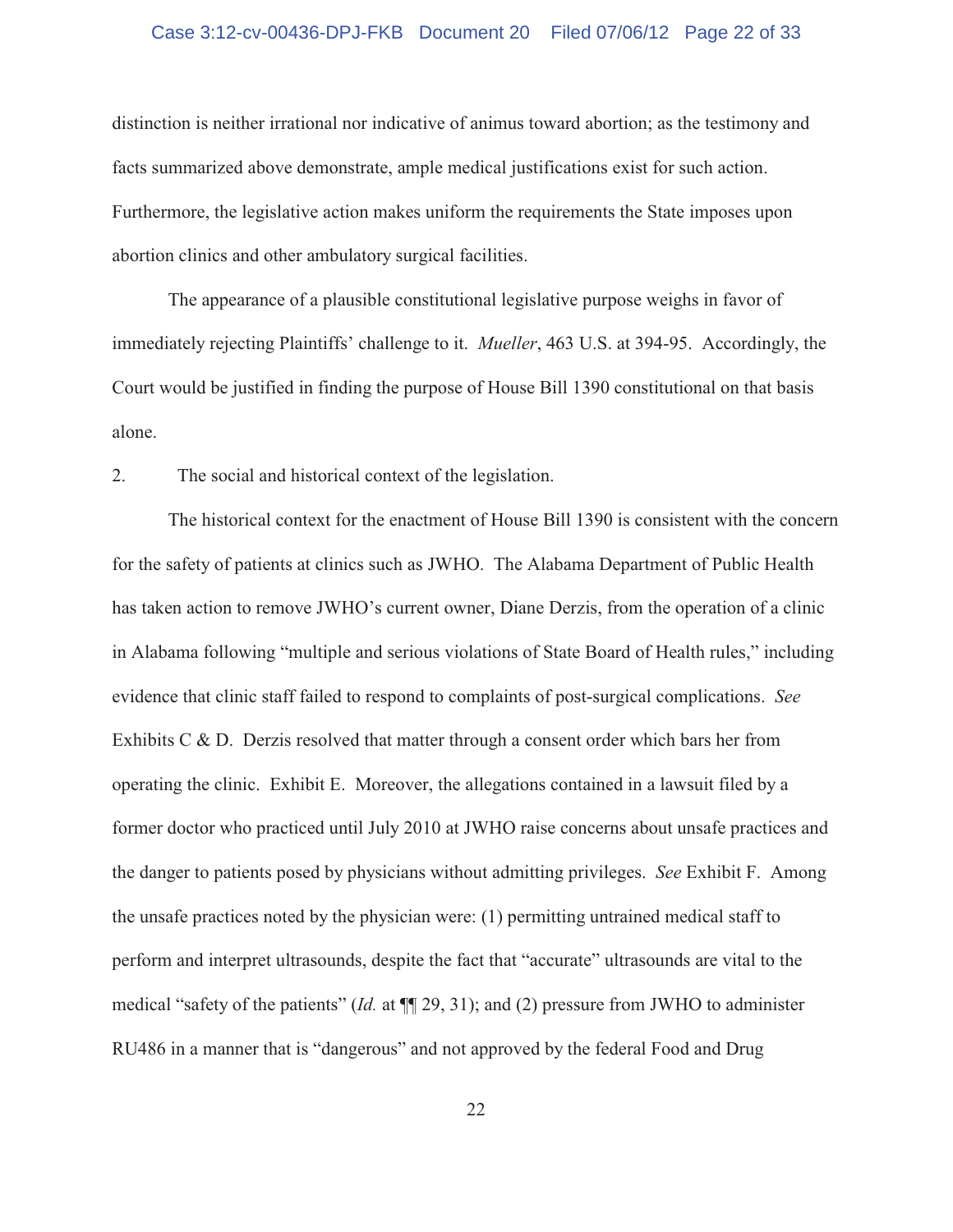Administration (*Id.* at ¶¶ 34, 38). Dr. Booker has alleged that JWHO may not carry malpractice insurance. *Id.* at ¶50. Dr. Booker's lawsuit also alleged that JWHO is jeopardizing patient safety by not using a "local doctor who has hospital admitting privileges" when administering RU486 because of the "real risk of severe hemorrhage" and "the risk of ectopic pregnancy" associated with the drug. *Id.* at ¶38. Given that two federal circuit courts have found that "admitting" privileges at local hospitals and referral arrangements with local experts" are "so obviously beneficial to patients" seeking abortions as to easily withstand a facial constitutional challenge alleging them to be undue burdens, the historical context provided by the above safety concerns cannot and should not be overlooked. *See Greenville Women's Clinic*, 317 F.3d at 363; *Women's Health Ctr. Of West Co., Inc.,* 871 F.2d at 1382.

But the Plaintiffs argue that any assertion of this purpose is pretense, relying on another *Okpalobi* factor-the social and historical context of the legislation-that has never carried as much authority as the purpose articulated by the government for a challenged act or the language of the act itself. The Plaintiffs point particularly to the statements of individual participants in the lawmaking process that produced H.B. 1390. But federal courts have found such statements especially unhelpful to the purpose inquiry. See, e.g., *Barnhart v. Sigmon Coal Co.*, 534 U.S. 438, 457 (2002) ("We see no reason to give greater weight to the views of two Senators than to the collective votes of both Houses, which are memorialized in the unambiguous statutory text"); *Rosenstiel v. Rodriguez*, 101 F.3d 1544, 1552 (8th Cir.1996) ("Furthermore, an isolated statement by an individual legislator is not a sufficient basis from which to infer the intent of that entire legislative body: in the absence of a showing that a more significant segment of the Minnesota legislature shared Senator Marty's views, we are not inclined to conclude that his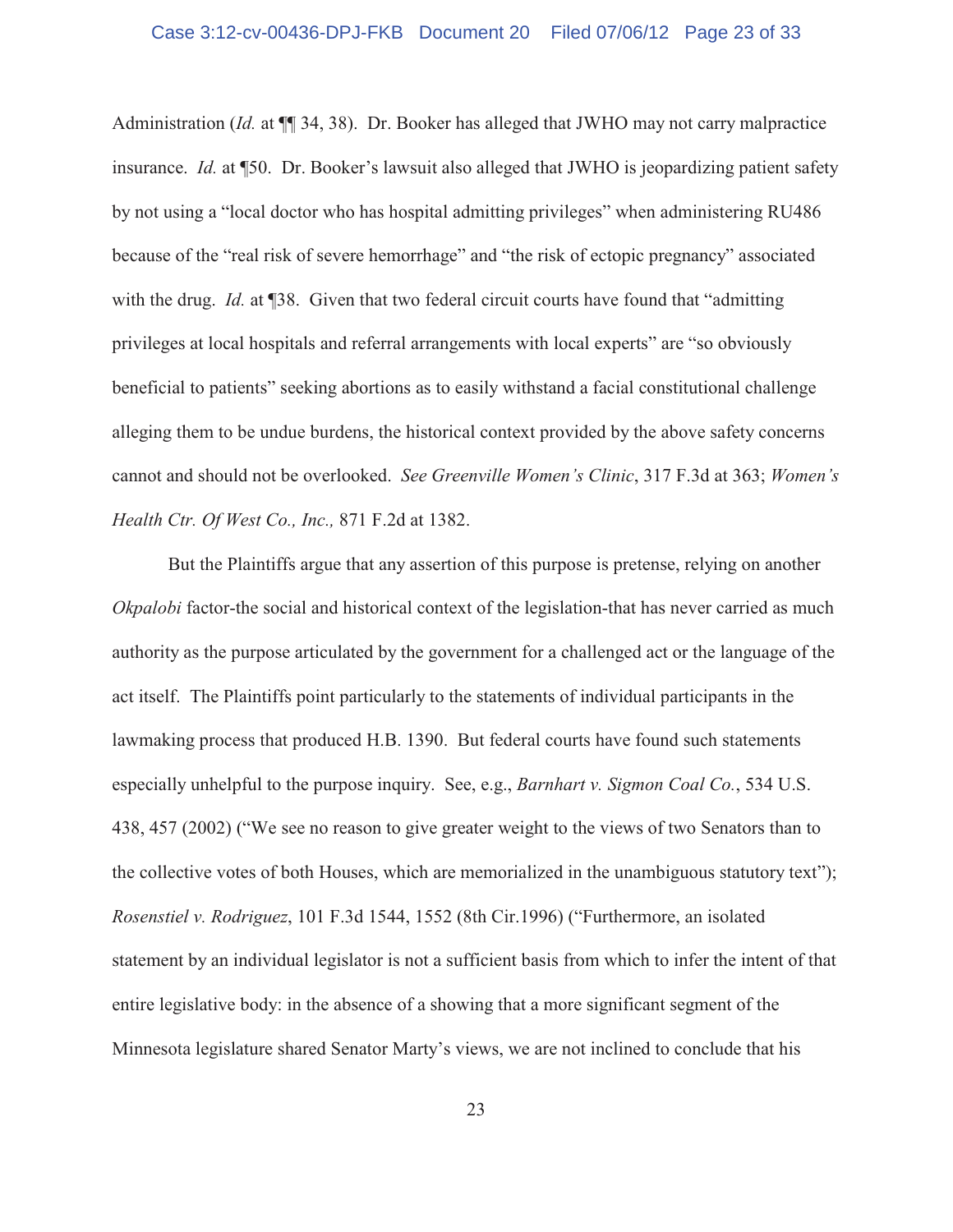#### Case 3:12-cv-00436-DPJ-FKB Document 20 Filed 07/06/12 Page 24 of 33

statements accurately reflect the legislative purpose underlying the State's public financing scheme."); *Bown v. Gwinnett Co. Sch. Dist.*, 895 F. Supp. 1564, 1575 (N.D. Ga. 1995) ("The Court first finds that the stated purpose of a few legislators in voting for the Act demonstrates only the legislators' personal motives in voting for the Act, but does not establish the legislative purpose of the Act."). "Even if" some legislators were motivated to vote for a bill by unconstitutional purposes, the U.S. Supreme Court said in an Establishment Clause case, "that alone would not invalidate the Act, because what is relevant is the legislative purpose of the statute, not the possibly religious motives of the legislators who enacted the law." *Bd. of Educ. of Westside Comm. Sch. v. Mergens*, 496 U.S. 226, 249 (1990) (emphasis in the original). In the abortion context, the Court has succinctly averred that "the fact that an anti-abortion group drafted the Montana law…says nothing significant about the legislature's purpose in passing it." *Mazurek v. Armstrong*, 520 U.S. 968, 973 (1997).

Accordingly, while the words of Representative Bubba Carpenter and Senator Merle Flowers might provide probative evidence of their own motives, those lawmakers hardly speak for the entirety of Mississippi's 52-member Senate or 122-member House of Representatives. Neither are quotes from Governor Bryant's press release or Lieutenant Governor Reeves' website convincing evidence of legislative intent. Governor Bryant's vow to "continue to work to make Mississippi abortion-free" is not even specifically related to the law. While Lieutenant Governor Reeves' statement at least addresses the bill directly, nothing suggests that his understanding of the measure was shared by or motivated every member of the state Senate majority that ensured its passage. Additionally, the settings of these statements are notable. Representative Carpenter was addressing a political gathering, Governor Bryant and Senator Flowers were apparently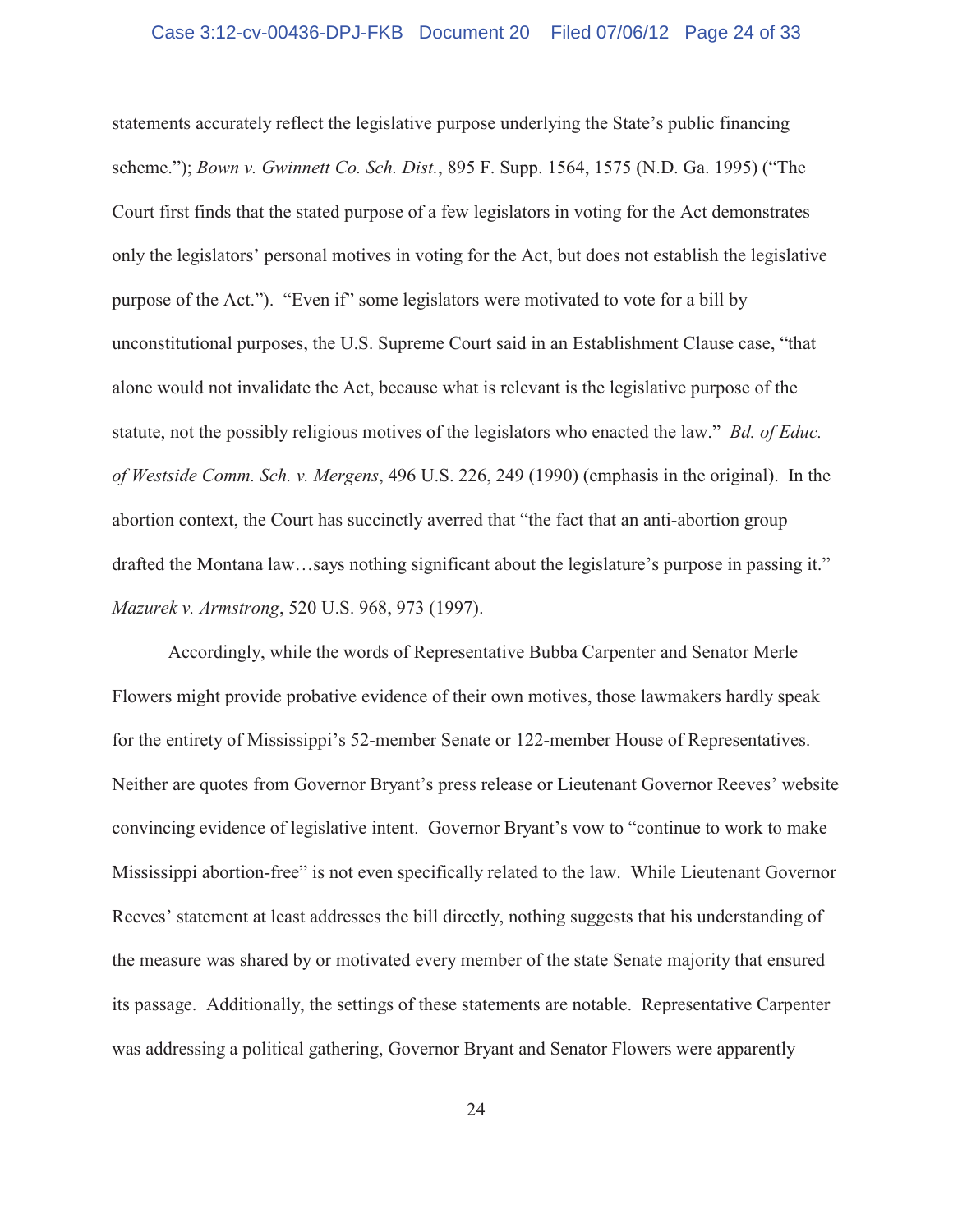#### Case 3:12-cv-00436-DPJ-FKB Document 20 Filed 07/06/12 Page 25 of 33

speaking to a newspaper reporter, and Lieutenant Governor Reeves' quote is taken from a section of his public website that touts his accomplishments as presiding officer of the state Senate. None of the statements is part of official legislative history.

Aside from quoting isolated statements of current state officials, the Plaintiffs also illustrate the "social and historical context" of H.B. 1390 by highlighting two attempts by former state officials to "restrict abortion care" and cataloging current state laws that regulate abortion services. The former is especially weak evidence of the legislative purpose that animated H.B. 1390, given substantial changes in the membership of the Mississippi legislature and wholesale changes in its leadership in the years since the other bills were adopted. The relevance of the latter is not immediately clear, as none of the laws enumerated by the Plaintiffs have been held unconstitutional.

In conclusion, the most probative evidence of legislative intent-the language and the context of the law-strongly supports a ruling that H.B. 1390 carries a valid purpose related to the health and safety of women who seek abortion services. "Where a law can be viewed as having a rational purpose other than simply obstructing the right to abortion, the court cannot presume that an invalid purpose was the legislature's predominant motive." *Praeger*, 815 F.Supp.2d at 1215. Moreover, the Supreme Court has neither adopted nor endorsed the view that an alleged invalid purpose can doom an otherwise constitutional regulation on abortion providers. *See Mazurek v. Armstrong*, 520 U.S. 968, 972 (1997). 3

<sup>&</sup>lt;sup>3</sup>Under Plaintiffs' theory, clearly constitutional regulations on abortion could be struck down because of the statements of a handful of lawmakers. For instance, if a unanimously antiabortion legislature enacts a law requiring abortions to be performed by doctors, and that law is accompanied by statements indicating that the intent is to end abortions, the statute could be struck down. Such a test would mean that regulations could be constitutional in one state, but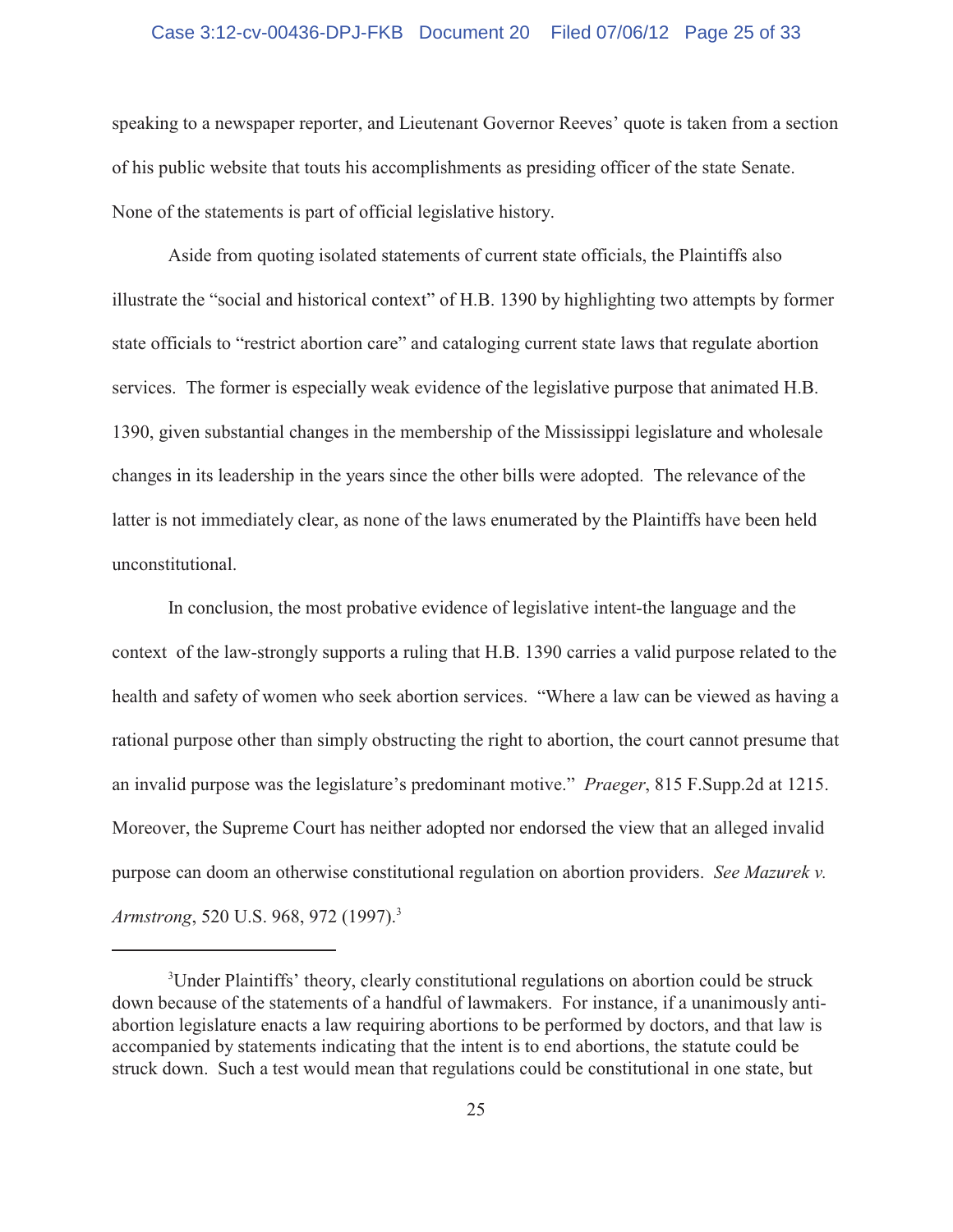## B. Effect

Though House Bill 1390 is aimed toward the legitimate purpose of protecting abortion patients' health, it may still be unconstitutional if its effect is to unduly burden "a woman's ability to make th[e] decision" to end her pregnancy. *Casey*, 505 U.S. at 874. The *Casey* Court elsewhere phrased the same point in different language: Regulations of abortion directed toward valid state ends is permitted "if they are not a substantial obstacle to the woman's exercise of the right to choose." *Id.* at 878. However, a regulation does not amount to an undue burden or substantial obstacle merely because it "has the incidental effect of making it more difficult or more expensive to procure an abortion cannot be enough to invalidate it." *Id.* Plaintiff's argument regarding the "effect" of H.B. 1390 rests on the Fifth Circuit's holding that a "measure that has the effect of forcing all or a substantial portion of a state's abortion providers to stop offering such procedures creates a substantial obstacle to a woman's right to have a pre-viability abortion, thus constituting an undue burden under *Casey*." *Okpalobi*, 190 F.3d at 357.

Specifically, Plaintiffs raise two issues regarding the act's constitutionality. First, they claim that "immediate enforcement" of the act's Admitting Privileges Requirement would "effectively and unconstitutionally ban abortion in Mississippi." [Doc. No. 6, at 10]. As shown above, this argument is baseless, because state law would unequivocally preserve the right to access abortion services for at least 60 days-and likely much longer-if Health Department authorities start administrative proceedings against Jackson Women's Health Organization on the day the law goes into effect.

unconstitutional in others, based on nothing other than the fervor of anti-abortion sentiment among legislators. Such a single-minded focus on purpose is inappropriate.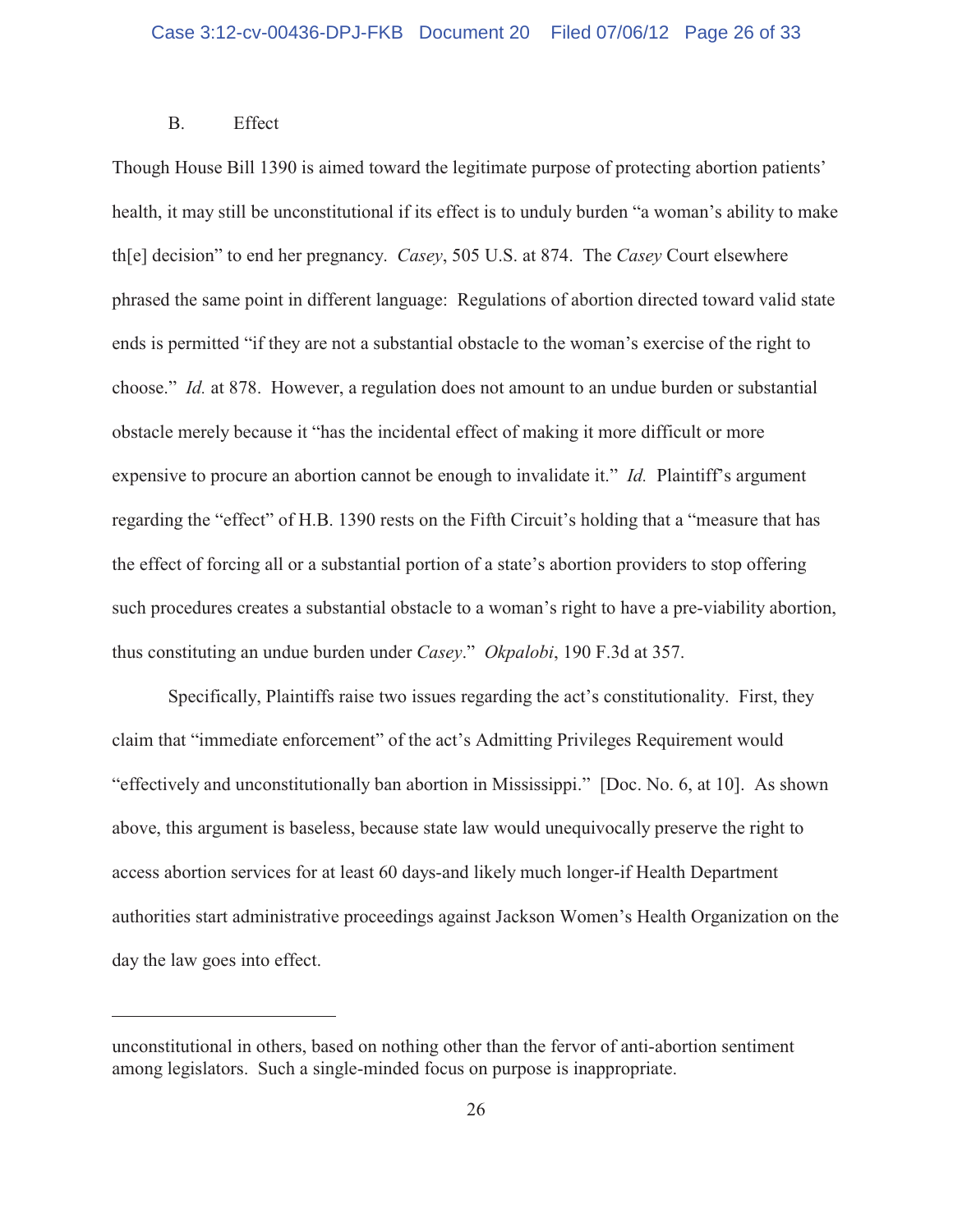But, second, the Plaintiffs ask the Court to enjoin the Admitting Privileges Requirement from ever taking effect, pointing to an unpublished 1996 bench opinion in which the Southern District of Mississippi barred the State from implementing a regulation that would have required abortion providers to obtain written transfer agreements from local hospitals. The Court cited concern that "wide-spread public opposition and protest to abortions in this state" might convince hospitals "to deny these written transfer agreements to abortion providers," unduly burdening abortion rights by providing hospitals "third-party vetoes over whether the abortion providers can obtain a license." The law has changed in the years since that opinion was issued, though. The Fourth Circuit in 2002 upheld a South Carolina regulation requiring at least one physician on an abortion facility's medical staff to have admitting privileges at a nearby hospital, rejecting a contention that this policy made licensing the clinics "contingent upon the cooperation of hospitals, clergy and other third parties." *Greenville Women's Clinic v. Commissioner*, 317 F.3d 357, 361 (2002). The Fourth Circuit noted a lack of evidence "that the requirements to have admitting arrangements with local hospitals…present a substantial impediment to obtaining or retaining a license. To the contrary, the appellants in this case have obtained licenses…." *Id.* at 362. The court further observed that South Carolina law prohibited public hospitals from acting "unreasonably, arbitrarily, capriciously, or discriminatorily in granting or denying admitting privileges." *Id.* (internal citations omitted).

So, too, here. According to the Plaintiffs, the medical staff of Jackson Women's Health Organization even now includes a doctor with admitting privileges at a local hospital. Applications from others are pending. And state law affirms that admitting privileges at public hospitals may not be denied arbitrarily. Miss. Code Ann. § 73-25-93. As in *Greenville*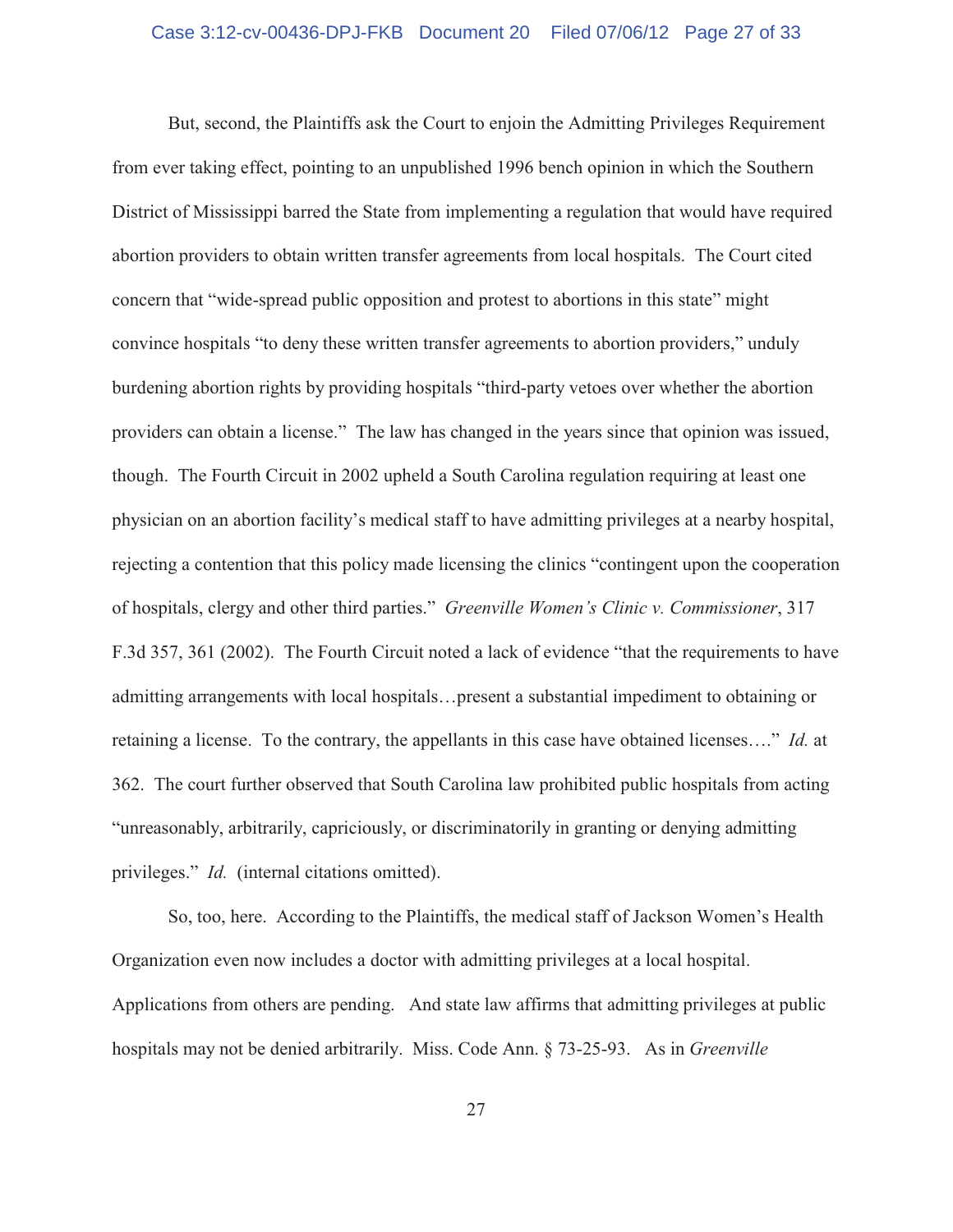#### Case 3:12-cv-00436-DPJ-FKB Document 20 Filed 07/06/12 Page 28 of 33

*Women's Clinic*, then, there is scant proof that the "effect" of H.B. 1390 would substantially impede women from accessing abortion services in Mississippi.

C. Due Process Claims of the Clinic and Dr. Parker

Neither the Clinic nor Dr. Parker have a protected property or liberty interest that would be infringed by the requiring the Clinic's doctors to have admitting privileges at a local hospital. Their individual claims lack all merit and cannot form the basis of injunctive relief.

First, from the perspective of the clinic, any procedural due process rights are protected by the time-to-cure and pre-revocation hearing provided under state law. *See Women's Medical Professional Corp. v. Baird*, 438 F.3d 595, 613 (6th Cir. 2006) (finding violation due process violation when state law did not provide for time to cure or pre-revocation hearing for abortion facility). Moreover, admission requirements have been found not to violate the substantive due process rights of clinics. *Women's Health Center of West County, Inc. v. Webster*, 871 F.2d 1377, 1382 (8th Cir. 1989) ("The requirement that physicians performing abortions obtain surgical privileges, which involves the independent action of a public or private hospital, poses no more significant threat to plaintiffs' due process rights than the requirement that those performing abortions be licensed physicians, which involves the independent action of a medical licensing board. Both requirements represent the state's legitimate effort to ensure that abortion is 'as safe for the woman as normal childbirth at term ... [and] is performed by medically competent personnel under conditions insuring maximum safety for the woman.' *Menillo*, 423 U.S. at 11, 96 S.Ct. at 171).")

With respect to the only doctor who is a named plaintiff, Dr. Willie Parker, his claimed violations of procedural and substantive due process also fail as a matter of law. The nature of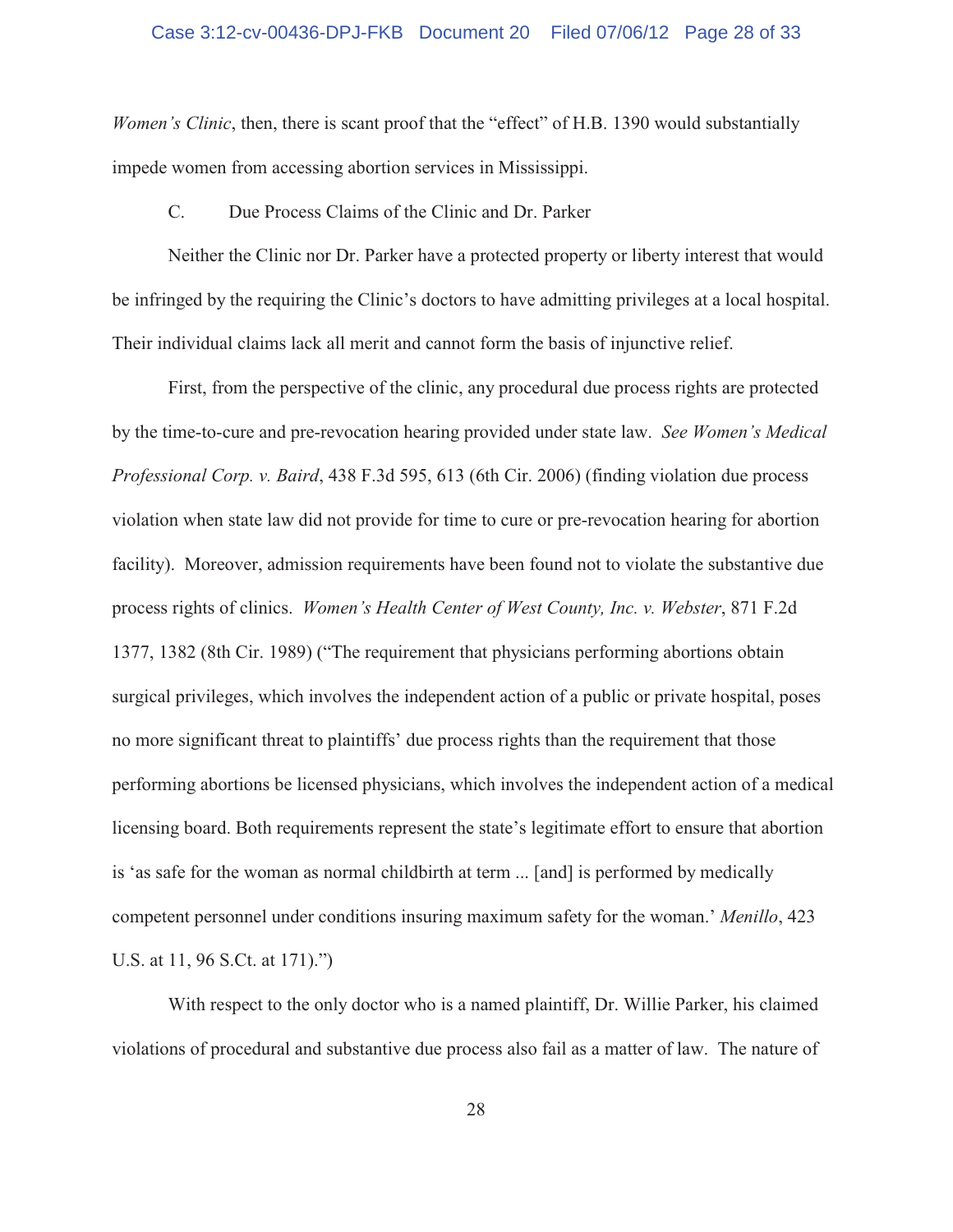liberty and property interests safeguarded by the Fourteenth Amendment is defined by state law. *Chrissy F. by Medley v. Mississippi Dept. of Public Welfare*, 925 F.2d 844, 851 (5th Cir. 1991). As this Court has recognized, to have a protect property interest, Dr. Parker must point to "existing rules or understandings that stem from an independent source such as state law-rules or understandings that secure certain benefits and that support claims of entitlement to those benefits." *Washington v. Jackson State University*, 2008 WL 2779297, at \*9 (S.D.Miss. 2008) (quoting *Bd. of Regents of State Colls. v. Roth*, 408 U.S. 564, 577 (1972)). Here, Dr. Parker did not join the clinic until after House Bill 1390 was signed into law. *See* Complaint, at 48. He has no expectation of a property or liberty right to perform abortions without admitting privileges. Moreover, a state does not violate a doctor's substantive due process rights when it regulates the practice of medicine as long as the regulation is rationally related to a legitimate purpose. *See Meier v. Anderson*, 692 F.Supp. 546, 551 -552 (E.D.Pa. 1988). Admission requirements are, unquestionably, rationally related to the "state's legitimate effort to ensure that abortion is 'as safe for the woman as normal childbirth at term ... [and] is performed by medically competent personnel under conditions insuring maximum safety for the woman." *Women's Health Center of West County, Inc.*, 871 F.2d at 1382.

Plaintiffs have not cited "any statutory, regulatory, jurisprudential, or other authority for the proposition that [they have] a constitutionally protected property or liberty interest" in practicing medicine without the requirement of admitting privileges at a local hospital. *See Washington*, 2008 WL 2779297, at \*9.

Finally, Plaintiffs' procedural due process claim is legally barred because the Plaintiffs have yet to utilize the due process procedures available to them under state law when it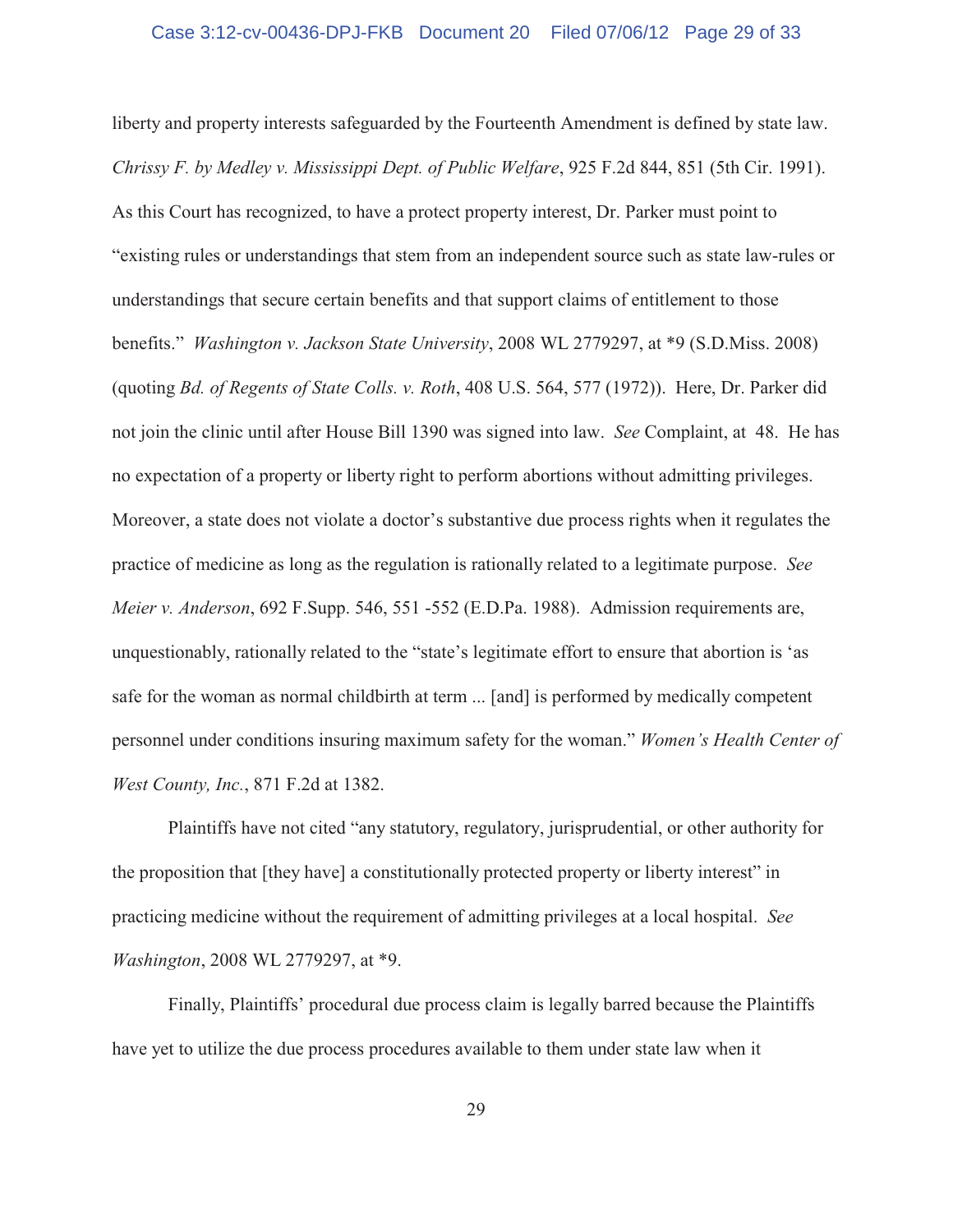#### Case 3:12-cv-00436-DPJ-FKB Document 20 Filed 07/06/12 Page 30 of 33

voluntarily dismissed its state court appeal. While as a general rule an aggrieved person need not exhaust state remedies before filing suit in federal court to vindicate a state deprivation of constitutional rights, there is "an exception to this rule that applies when the alleged constitutional deprivation is the denial of procedural due process." *Vicari v. Ysleta Indep. Sch. Dist.*, 2008 WL 4111407, at \* 2 (5th Cir. 2008) (plaintiff "complains of an absence of process, but she did not use the sufficient process provided")); see *Rathjen v. Litchfield*, 878 F.2d 836, 840 (5th Cir.1989) ("[N]o denial of procedural due process occurs where a person has failed to utilize the state procedures available to him."); *Galloway v. Louisiana*, 817 F.2d 1154, 1158 (5th Cir.1987) ("An employee cannot ignore the process duly extended to him and later complain that he was not accorded due process."). The procedures set up by Miss. Code Ann. §§ 41-75-11 and 41-75-23 to regulate revocation, denial and suspension of licenses provide procedures meant to vindicate the due process requirements of the Constitution. Consistent with the cases cited above, the Plaintiffs may not challenge their adequacy without exhausting them.

#### D. Ripeness

In addition to the other shortcomings of Plaintiffs' claims, their action is not ripe for review by this Court at this time. "A claim is not ripe for adjudication if it rests upon contingent future events that may not occur as anticipated, or indeed may not occur at all." *Texas v. United States*, 523 U.S. 296, 300 (1998). The Fifth Circuit, for instance, has vacated a preliminary injunction enjoining a state agency from considering a landfill permit application:

Even assuming plaintiffs have identified constitutionally protected property interests that would be harmed by approval of the permit application, they have not suffered any deprivation, because the … permitting process has not yet run its course. The application may or may not be granted, and thus plaintiffs may or may not be harmed. Therefore, until the [agency] issues the permit, this dispute remains abstract and hypothetical and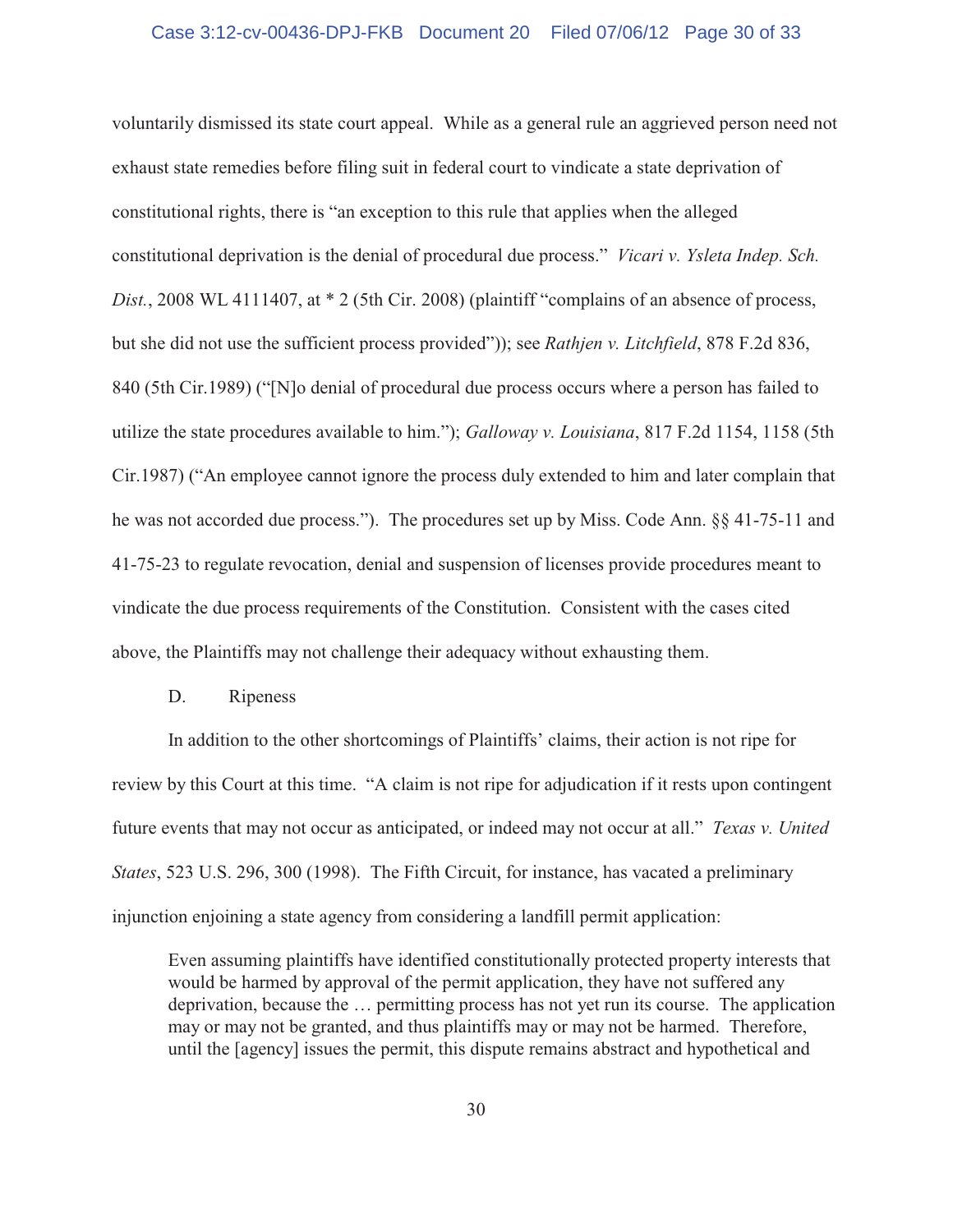thus unripe for judicial review.

*Monk v. Huston*, 340 F.3d 279, 283 (5th Cir. 2003) (internal quotation marks and citations omitted). The Plaintiffs here have also brought a claim based upon "contingent future events that may not occur as anticipated" or "at all." *Texas*, 523 U.S. at 300. Their claim is predicated specifically upon conjecture that they will be unable to obtain admitting privileges at local hospitals, and that JWHO would decide that it is unable to operate with the one doctor on staff who already has such privileges. The obviously "hypothetical" nature of these claims renders them unripe for adjudication.

#### **III. Granting a preliminary injunction would disserve the public interest.**

As discussed previously, the State of Mississippi has a valid interest in safeguarding the health of patients through legitimate regulation of abortion services. States are due generous deference in this arena. "In view of its interest in protecting the health of its citizens, the State necessarily has considerable discretion in determining standards for the licensing of medical facilities," the Supreme Court reasoned. *Simopoulos*, 462 U.S. at 516. The Court has upheld regulations that merely "may be helpful" and "can be useful." *Planned Parenthood of Central Mo. v. Danforth*, 428 U.S. 52, 80, 81 (1976). Given this recognition of a State's right to formulate its own public-health policies covering abortion providers, the public interest would be disserved if House Bill 1390's amendments to clinic licensure requirements are enjoined without trial.

# **IV. The balance of the equities weighs against granting a preliminary injunction.**

As illustrated above, absolutely no harm would befall the rights asserted by Plaintiffs as a result of House Bill 1390's enforcement. Women would continue to have access to abortion at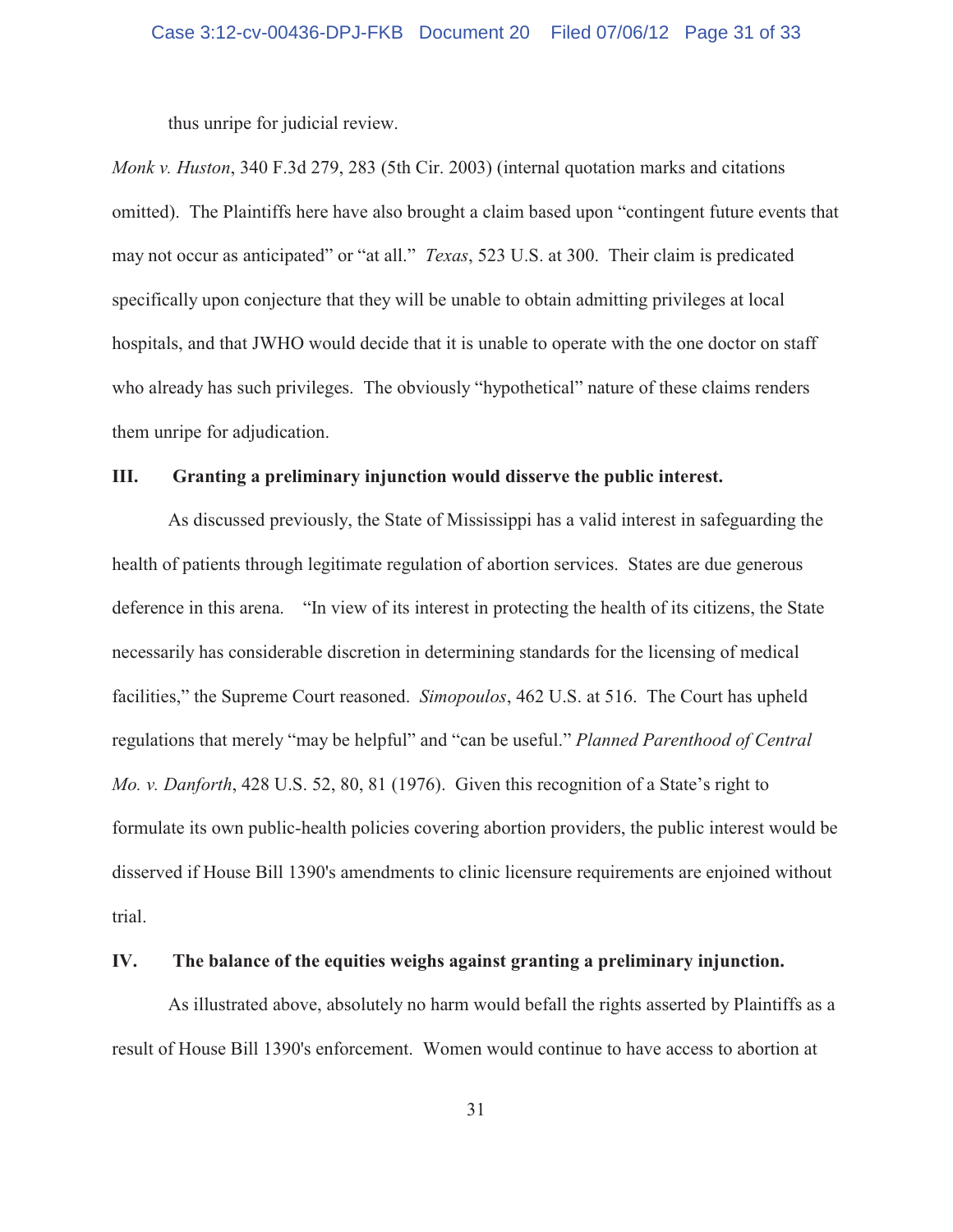#### Case 3:12-cv-00436-DPJ-FKB Document 20 Filed 07/06/12 Page 32 of 33

Jackson Women's Health Organization for at least 60 days following the law's effective date, and likely for much longer. However, to find for the Plaintiffs on the final factor in the injunctive-relief analysis, the Court must find that the harm posed to them "substantially outweighs any harm that might be occasioned to" the Defendants. *Tisino v. R & R Consulting and Coordinating Group, L.L.C.*, 2012 WL 2005282, at \*3 (5th Cir. 2012). Such a finding is simply impossible on the record before the Court, given the illusory nature of the harm "threatened" to the plaintiffs and the state's significant interest in its public-health laws.

**WHEREFORE, PREMISES CONSIDERED,** Defendants, Mary Currier and Robert

Shuler Smith, respectfully request that the Plaintiffs' motion be denied.

**RESPECTFULLY SUBMITTED** this, the 6th day of July, 2012.

**MARY CURRIER, M.D., M.P.H., in her official capacity as State Health Officer of the Mississippi Department of Health, and ROBERT SHULER SMITH, District Attorney of Hinds County, Mississippi, Defendants**

## **BY: JIM HOOD, ATTORNEY GENERAL STATE OF MISSISSIPPI**

*/s/ Benjamin Bryant*  BY: P. ROGER GOOGE, MSB NO. 4903 BENJAMIN BRYANT, MSB NO. 103623 SPECIAL ASSISTANT ATTORNEYS GENERAL

STATE OF MISSISSIPPI OFFICE OF THE ATTORNEY GENERAL Post Office Box 220 Jackson, Mississippi 39205 Telephone No. (601) 359-4241 Facsimile No. (601) 359-2003 bbrya@ago.state.ms.us